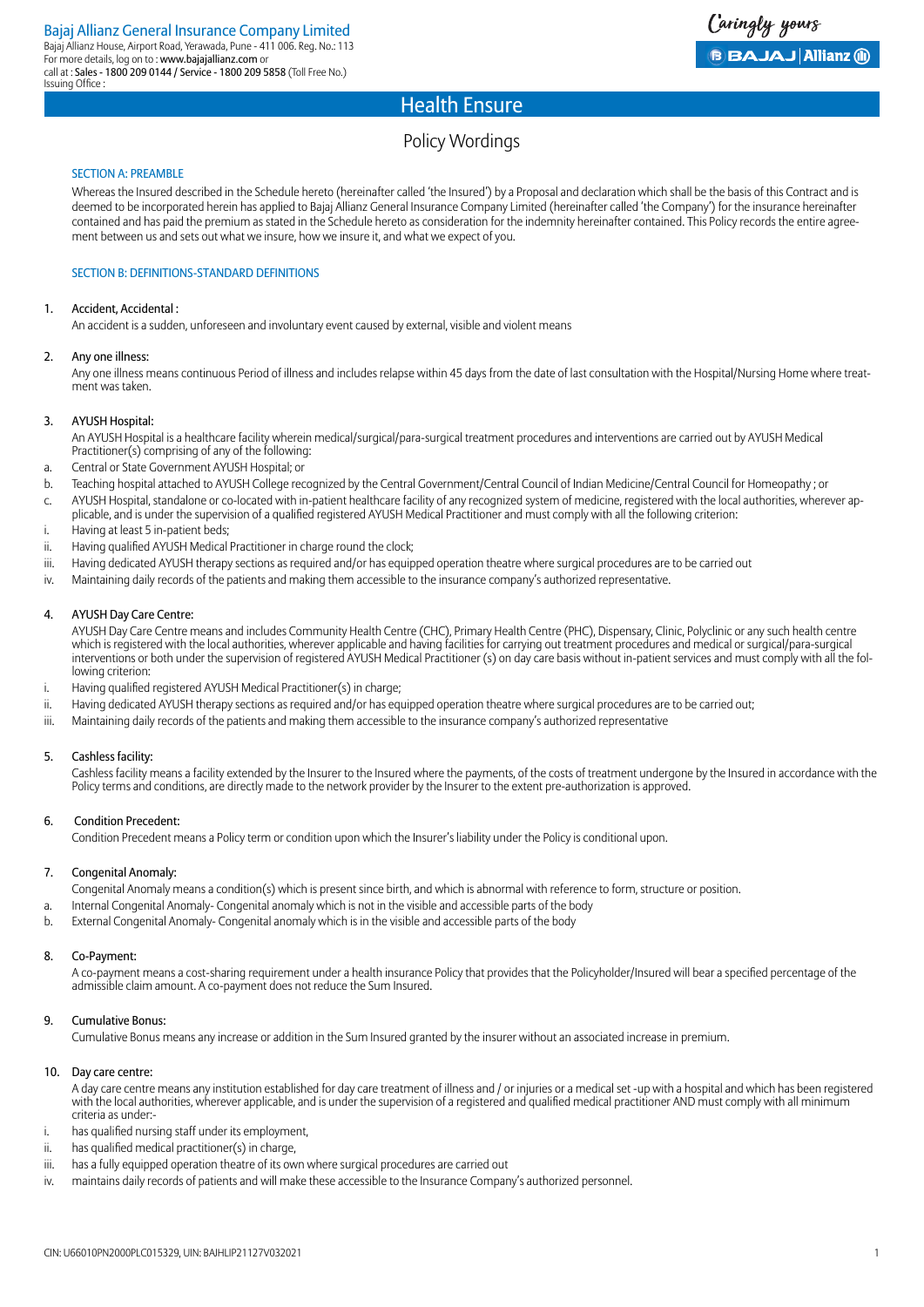#### 11. Day Care Treatment:

Day care treatment means medical treatment, and/or surgical procedure which is:

- i. undertaken under General or Local Anesthesia in a hospital/day care centre in less than 24 hrs because of technological advancement, and
- ii. which would have otherwise required a hospitalization of more than 24 hours. Treatment normally taken on an out-patient basis is not included in the scope of this definition.

#### 12. Dental Treatment:

Dental treatment means a treatment related to teeth or structures supporting teeth including examinations, fillings (where appropriate), crowns, extractions and surgery.

#### 13. Disclosure to information norm:

The Policy shall be void and all premium paid thereon shall be forfeited to the Company, in the event of misrepresentation, mis-description or non-disclosure of any material fact.

#### 14. Emergency Care:

Emergency care means management of an illness or injury which results in symptoms which occur suddenly and unexpectedly, and requires immediate care by a medical practitioner to prevent death or serious long term impairment of the Insured person's health.

#### 15. Grace Period:

Grace period means the specified period of time immediately following the premium due date during which a payment can be made to renew or continue a Policy in force without loss of continuity benefits such as waiting periods and coverage of pre-existing diseases. Coverage is not available for the period for which no premium is received

#### 16. Hospital:

A hospital means any institution established for in-patient care and day care treatment of illness and/or injuries and which has been registered as a hospital with the local authorities under the Clinical Establishments (Registration and Regulation) Act, 2010 or under the enactments specified under the Schedule of Section 56(1) of the said Act OR complies with all minimum criteria as under:

- i. has qualified nursing staff under its employment round the clock;
- ii. has at least 10 in-patient beds in towns having a population of less than 10,00,000 and at least 15 in-patient beds in all other places;
- iii. has qualified medical practitioner(s) in charge round the clock;
- iv. has a fully equipped operation theatre of its own where surgical procedures are carried out;
- v. maintains daily records of patients and makes these accessible to the Insurance Company's authorized personnel.

#### 17. Hospitalization:

Hospitalization means admission in a Hospital for a minimum period of 24 consecutive In patient Care hours except for specified procedures/ treatments, where such admission could be for a period of less than 24 consecutive hours.

#### 18. Illness

Illness means a sickness or a disease or pathological condition leading to the impairment of normal physiological function and requires medical treatment.

- a. Acute condition Acute condition is a disease, illness or injury that is likely to respond quickly to treatment which aims to return the person to his or her state of health immediately before suffering the disease/illness/injury which leads to full recovery.
- b. Chronic condition A chronic condition is defined as a disease, illness, or injury that has one or more of the following characteristics:
- i. it needs ongoing or long-term monitoring through consultations, examinations, check-ups, and /or tests
- ii. it needs ongoing or long-term control for relief of symptoms
- iii. it requires rehabilitation for the patient or for the patient to be specially trained to cope with it
- iv. it continues indefinitely
- v. it recurs or is likely to recur.

#### 19. Injury

Injury means accidental physical bodily harm excluding illness or disease solely and directly caused by external, violent and visible and evident means which is verified and certified by a Medical Practitioner.

#### 20. Inpatient Care

Inpatient care means treatment for which the Insured has to stay in a hospital for more than 24 hours for a covered event.

#### 21. Intensive Care Unit

Intensive care unit means an identified section, ward or wing of a hospital which is under the constant supervision of a dedicated medical practitioner(s), and which is specially equipped for the continuous monitoring and treatment of patients who are in a critical condition, or require life support facilities and where the level of care and supervision is considerably more sophisticated and intensive than in the ordinary and other wards.

#### 22. ICU Charges

ICU (Intensive Care Unit) Charges means the amount charged by a Hospital towards ICU expenses which shall include the expenses for ICU bed, general medical support services provided to any ICU patient including monitoring devices, critical care nursing and intensivist charges.

#### 23. Medical Advice:

Medical advice means any consultation or advice from a Medical Practitioner including the issuance of any prescription or follow up prescription.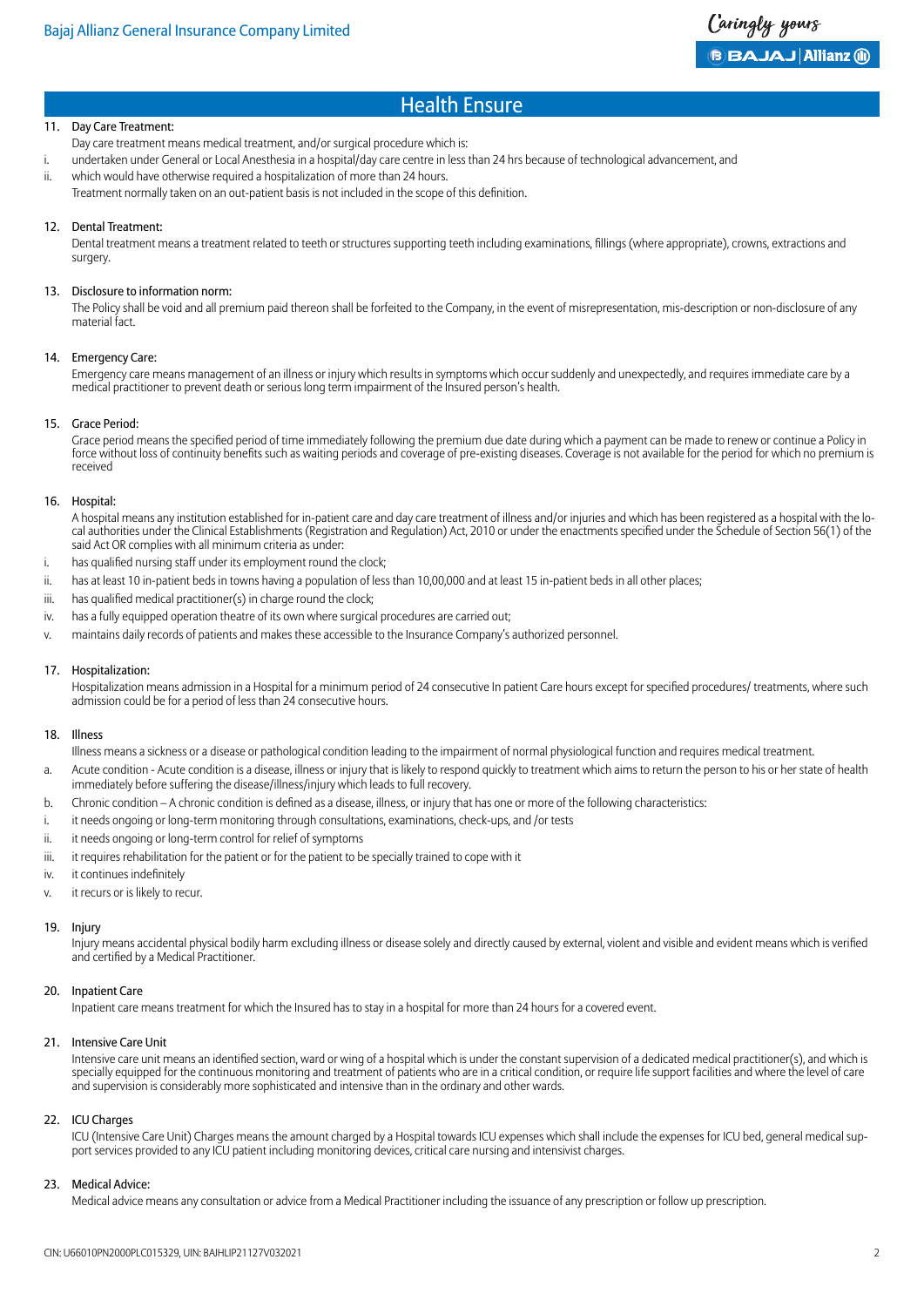#### 24. Medical expenses:

Medical Expenses means those expenses that an Insured has necessarily and actually incurred for medical treatment on account of Illness or Accident on the advice of a Medical Practitioner, as long as these are no more than would have been payable if the Insured had not been Insured and no more than other hospitals or Medical practitioners in the same locality would have charged for the same medical treatment.

#### 25. Medical Practitioner/Doctor/ Physician:

Medical Practitioner means a person who holds a valid registration from the Medical Council of any State or Medical Council of India or Council for Indian Medicine or for Homeopathy or Ayurvedic and or such other authorities set up by the Government of India or a State Government and is thereby entitled to practice medicine within its jurisdiction; and is acting within its scope and jurisdiction of license and acceptable to Us.

#### 26. Medically Necessary Treatment:

- Medically necessary treatment means any treatment, tests, medication, or stay in hospital or part of a stay in hospital which
- i. is required for the medical management of the illness or injury suffered by the Insured;
- ii. must not exceed the level of care necessary to provide safe, adequate and appropriate medical care in scope, duration, or intensity;
- iii. must have been prescribed by a medical practitioner,
- iv. must conform to the professional standards widely accepted in international medical practice or by the medical community in India.

#### 27. Migration:

Migration means, the right accorded to health insurance policyholders (including all members under family cover and members of group health insurance policy), to transfer the credit gained for pre-existing conditions and time bound exclusions, with the same insurer.

#### 28. Network Provider:

Network Provider means hospitals or health care providers enlisted by an insurer, TPA or jointly by an Insurer and TPA to provide medical services to an insured by a cashless facility.

#### 29. Non- Network Provider:

Non-Network provider means any hospital, day care centre or other provider that is not part of the network.

#### 30. Notification of Claim:

Notification of claim means the process of intimating a claim to the insurer or TPA through any of the recognized modes of communication.

#### 31. OPD treatment:

OPD treatment means one in which the Insured visits a clinic / hospital or associated facility like a consultation room for diagnosis and treatment based on the advice of a Medical Practitioner. The Insured is not admitted as a day care or in-patient.

#### 32. Portability:

Portability means the right accorded to an individual health insurance policyholder (including all members under family cover) to transfer the credit gained for preexisting conditions and time-bound exclusions from one insurer to another.

#### 33. Pre-Existing Disease:

Pre- existing disease means any condition, ailment or injury or disease

- a. That is/are diagnosed by a physician within 48 months prior to the effective date of the policy issued by the insurer or its reinstatement Or
- b. For which medical advice or treatment was recommended by, or received from, a physician within 48 months prior to the effective date of the policy issued by the insurer or its reinstatement.

#### 34. Pre-hospitalization Medical Expenses:

Pre-hospitalization Medical Expenses means medical expenses incurred during predefined number of days preceding the hospitalization of the Insured Person, provided that:

- a. Such Medical Expenses are incurred for the same condition for which the Insured Person's Hospitalization was required, and
- b. The In-patient Hospitalization claim for such Hospitalization is admissible by the Insurance Company.

#### 35. Post-hospitalization Medical Expenses:

Post-hospitalization Medical Expenses means medical expenses incurred during predefined number of days immediately after the Insured Person is discharged from the hospital provided that:

- a. Such Medical Expenses are for the same condition for which the Insured Person's hospitalization was required, and
- b. The inpatient hospitalization claim for such hospitalization is admissible by the Insurance Company.

#### 36. Qualified Nurse:

Qualified nurse means a person who holds a valid registration from the Nursing Council of India or the Nursing Council of any state in India.

#### 37. Reasonable and Customary charges

Reasonable and Customary charges means the charges for services or supplies, which are the standard charges for the specific provider and consistent with the prevailing charges in the geographical area for identical or similar services, taking into account the nature of the illness / injury involved.

#### 38. Renewal

Renewal means the terms on which the contract of insurance can be renewed on mutual consent with a provision of grace period for treating the renewal continuous for the purpose of gaining credit for pre-existing diseases, time-bound exclusions and for all waiting periods.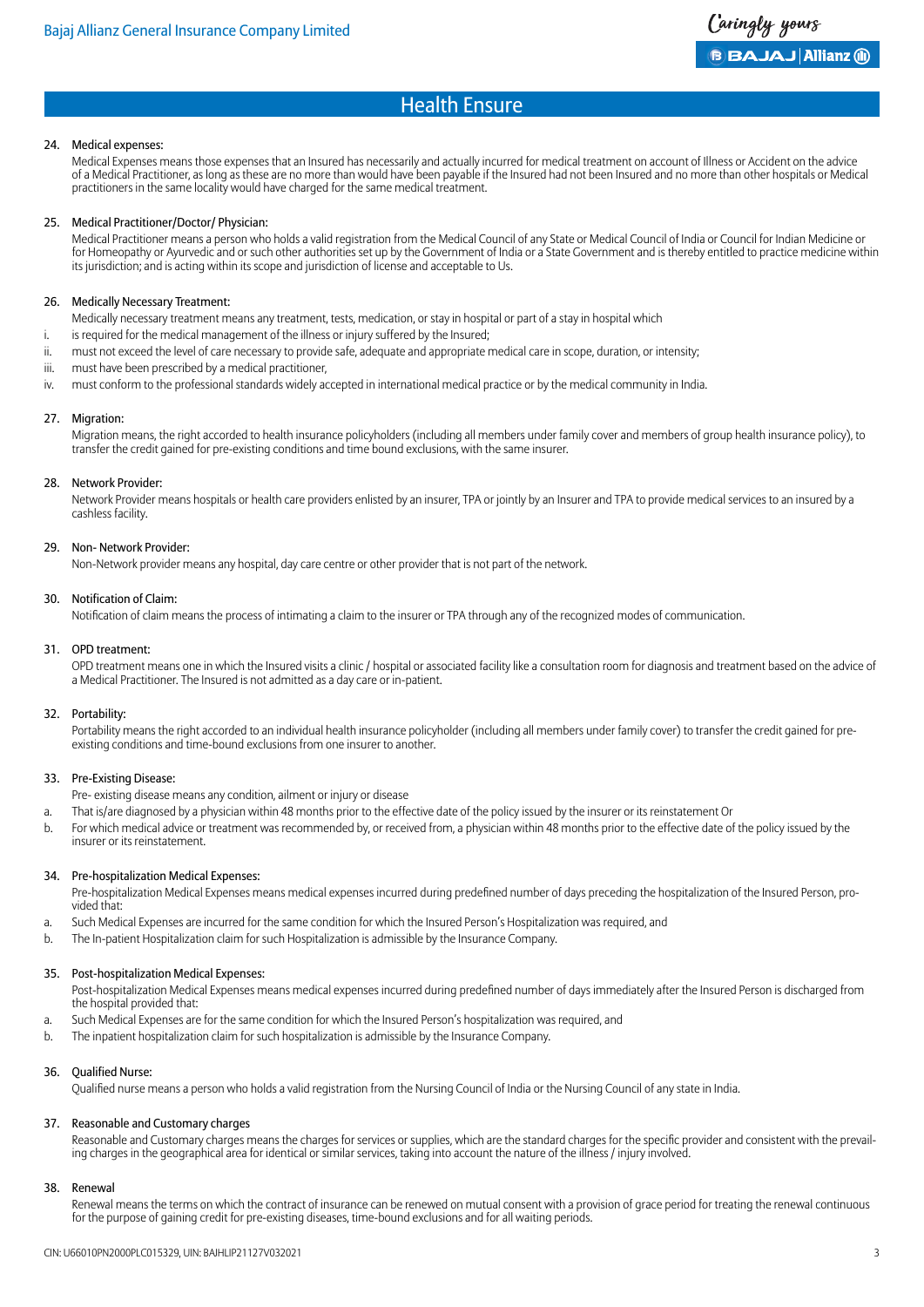#### 39. Room rent

Room Rent means the amount charged by a Hospital towards Room and Boarding expenses and shall include the associated medical expenses.

#### 40. Surgery or Surgical Procedure

Surgery or Surgical Procedure means manual and / or operative procedure (s) required for treatment of an illness or injury, correction of deformities and defects, diagnosis and cure of diseases, relief from suffering and prolongation of life, performed in a hospital or day care centre by a medical practitioner.

#### 41. Unproven/Experimental treatment

Unproven/Experimental treatment means treatment, including drug Experimental therapy, which is not based on established medical practice in India, is treatment experimental or unproven.

#### SECTION B: DEFINITIONS-SPECIFIC DEFINITIONS

- 1. Act of Terrorism means an act or series of acts, including but not limited to the use of force or violence and/or the threat thereof, of any person or group(s) of persons, whether acting alone or on behalf of or in connection with any organization (s) or government(s), or unlawful associations, recognized under Unlawful Activities (Prevention) Amendment Act, 2008 or any other related and applicable national or state legislation formulated to combat unlawful and terrorist activities in the nation for the time being in force, committed for political, religious, ideological or similar purposes including the intention to influence any government and/or to put the public or any section of the public in fear for such purposes.
- 2. Bajaj Allianz Network Hospitals / Network Hospitals: Bajaj Allianz Network Hospitals / Network Hospitals means the Hospitals which have been empanelled by Us as per the latest version of the schedule of Hospitals maintained by Us, which is available to You on request. For updated list please visit our website [www.bajajallianz.com](http://www.bajajallianz.com)
- 3. Bajaj Allianz Diagnostic Centre means the diagnostic centers which have been empanelled by us as per the latest version of the schedule of diagnostic centers maintained by Us, which is available to You on request. For updated list please visit our website [www.bajajallianz.com](http://www.bajajallianz.com)

#### 4. Family

- i. For the purpose of Individual Sum Insured policy- includes the insured; his/her lawfully wedded spouse, and dependent children, Grandchildren, Parents, Sister, Brother, Father In law, Mother In law, Aunt, Uncle.
- ii. For the purpose of Family Floater- includes the insured; his/her lawfully wedded spouse and dependent children. For Parents and parents In laws separate floater policy can be taken.
- 5. Limit of Indemnity represents Our maximum liability to make payment for each and every claim per person and collectively for all persons (for floater policies) mentioned in the Schedule annually during the policy period and in the aggregate for the person(s) named in the schedule annually during the policy period, and means the amount stated in the Schedule against each Cover.
- 6. Named insured/ insured means the persons, or his Family members, named in the Schedule provided that an Insured or his Family Members has attained the age of 3 months and is not older than 65 years of age at the time of commencement of the Policy.
- 7. Schedule means the schedule and any annexure to it.
- 8. You, Your, Yourself, Your Family named in the schedule means the person or persons that We insure as set out in the Schedule.
- 9. We, Our, Ours means the Bajaj Allianz General Insurance Company Limited.

#### SECTION C: OPERATIVE PARTS

#### Tenure of Policy: 1year, 2 years or 3 years

#### Scope of cover:

The Company hereby agrees to pay reasonable and customary expenses in respect of an admissible claim, any or all of the following covers subject to the Sum Insured, limits, terms, conditions and definitions, exclusions contained or otherwise expressed in this Policy.

#### Coverage:

#### 1. In-patient Hospitalisation Treatment

- If you are hospitalized on the advice of a Doctor because of Illness or Accidental Bodily Injury sustained or contracted during the Policy Period, then We will pay You, Reasonable and Customary Medical Expenses incurred below:
- i. Room Rent, Boarding and Nursing Expenses as provided by the Hospital maximum of 1% of Sum Insured per day or up to Rs. 5000/-, whichever is lower.
- ii. ICU Charges- If admitted in ICU, we will pay ICU Charges as provided by the Hospital subject to maximum of 2% of Sum Insured per day or up to Rs. 10000/-, whichever is lower.
- iii. Fees of Surgeon, Anesthetist, Medical Practitioner, Consultants and Specialists Doctors.
- iv. Operation Theatre Charges , Anesthesia, Blood, Oxygen, surgical appliances, Medicines & Drugs, Dialysis, Chemotherapy, Radiotherapy, cost of Artificial Limbs, cost of prosthetic devices implanted during surgical procedure like Pacemaker, orthopedic implants, infra cardiac valve replacements, vascular stents, relevant laboratory diagnostic tests, X-ray and such similar expenses that are medically necessary.

CIN: U66010PN2000PLC015329, UIN: BAJHLIP21127V032021 4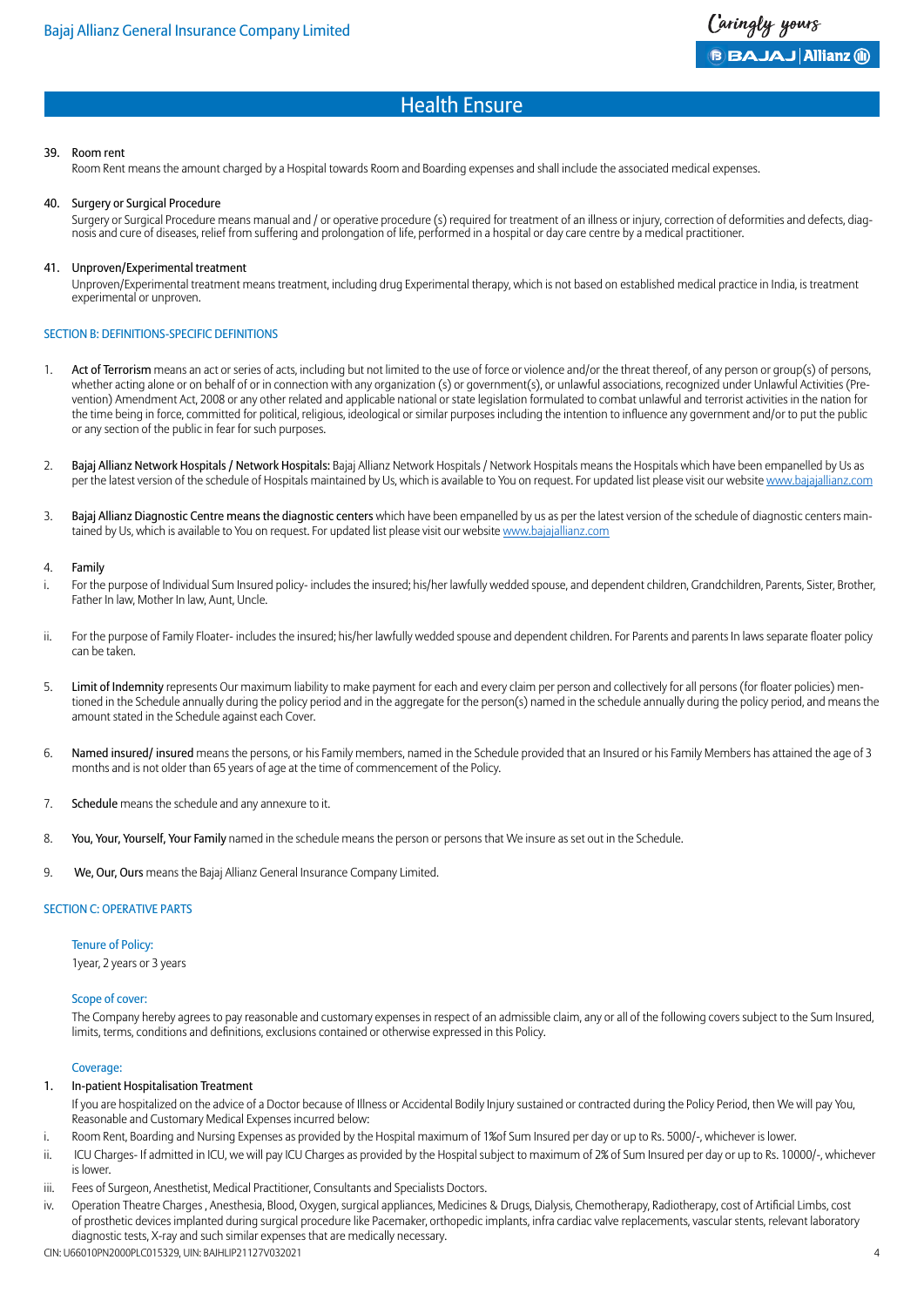#### Note:

- a. In case of admission to a room at rates exceeding the limits as mentioned under (i), the reimbursement of all other expenses incurred at the Hospital, with the exception of cost of Pharmacy/medicines, consumables, implants, medical devices & diagnostics, shall be payable in the same proportion as the admissible rate per day bears to the actual rate per day of room rent charges.
- b. Proportionate deductions shall not apply in respect of the Hospitals which do not follow differential billings or for those expenses in respect of which differential billing is not adopted based on the room category.

#### 2. Pre-Hospitalisation

The Medical Expenses incurred during the 30 days immediately before you were Hospitalised, provided that: Such Medical Expenses were incurred for the same illness/ injury for which subsequent Hospitalisation was required, and We have accepted an inpatient Hospitalisation claim under Inpatient Hospitalisation Treatment. (Section  $(i)$ 

#### 3. Post-Hospitalisation

The Medical Expenses incurred during the 60 days immediately after You were discharged post Hospitalisation provided that such costs are incurred in respect of the same illness/injury for which the earlier Hospitalisation was required, and We have accepted an inpatient Hospitalisation claim under Inpatient Hospitalisation Treatment. (Section C1)

#### 4. Road Ambulance

We will pay the reasonable cost to a maximum of Rs 1000/- per Hospitalisation incurred on an ambulance offered by a healthcare or ambulance service provider for transferring You to the nearest Hospital with adequate emergency facilities for the provision of health services following an Emergency.

We will also reimburse the expenses incurred on an ambulance offered by a healthcare or ambulance service provider for transferring You from the Hospital where you were admitted initially to another hospital with higher medical facilities.

#### Claim under this section shall be payable by Us only when:

- i. Such life threatening emergency condition is certified by the Medical Practitioner, and
- ii. We have accepted Your Claim under "In-patient Hospitalisation Treatment" or "Day Care Procedures" section of the Policy. This benefit will be applicable annually for policies with term more than 1 year.

#### 5. Day Care Procedures

We will pay you the medical expenses as listed under Section C1 In-patient Hospitalisation Treatment for Day care procedures / Surgeries taken as an inpatient in a hospital or day care centre but not in the outpatient department. List of Day Care Procedures is given in the annexure I of Policy wordings.

#### 6. Organ Donor Expenses:

We will pay expenses towards organ donor's treatment for harvesting of the donated organ, provided that,

- i. The organ donor is any person whose organ has been made available in accordance and in compliance with THE TRANSPLANTATION OF HUMAN ORGANS (AMEND-MENT) BILL, 2011and the organ donated is for the use of the Insured Person, and
- ii. We have accepted an inpatient Hospitalisation claim for the insured member under In Patient Hospitalisation Treatment (section C1).

#### Specific exclusions applicable to Organ Donor Expenses:

- i. Claims which have NOT been admitted under In Patient Hospitalisation Treatment
- ii. Claims not in compliance with THE TRANSPLANTATION OF HUMAN ORGANS (AMENDMENT) BILL, 2011
- iii. The organ donors Pre and Post-Hospitalisation expenses.

#### 7. Preventive Health Check Up

At the end of block of every continuous period of 3 years during which You have held Our Health Ensure Policy, You are eligible for a free Preventive Health checkup. We will reimburse the amount equal to 1% of the sum insured maximum up to Rs. 1500/- for each member in Individual policy during the block of 3 years. This benefit can be availed by proposer & spouse only under Floater Sum Insured Policies however the amount will not exceed 1% of sum insured max up to Rs. 1500/-. You may approach us for the arrangement of the Health Checkup. For the avoidance of doubt, We shall be liable for medical check-up expenses and any other cost incurred such as for transportation, accommodation, food or sustenance shall not be payable by us.

Contact Email id- [healthcheck@bajajallianz.co.in](mailto:healthcheck@bajajallianz.co.in).

Note: Payment under this benefit will not reduce the base sum insured mentioned in policy Schedule.

#### 8. Ayurvedic / Homeopathic Hospitalisation Expenses

If You are Hospitalised for not less than 24 hours, in an Ayurvedic / Homeopathic Hospital which is a government hospital or in any institute recognized by government and/or accredited by Quality Council of India/National Accreditation Board on Health and/or Teaching hospitals of AYUSH colleges recognized by Central Council of Indian Medicine (CCIM) and Central Council of Homeopathy (CCH) and/or AYUSH Hospitals on the advice of a Doctor because of Illness or Accidental Bodily Injury sustained or contracted during the Policy Period then We will pay You:

#### In-patient Treatment- Medical Expenses for Ayurvedic and Homeopathic treatment:

i. Room Rent, Boarding as provided by the Hospital maximum of 1% of Sum Insured per day or up to Rs. 5000/-, whichever is lower.

- ii. Nursing care
- iii. Consultation fees
- iv. Medicines, drugs and consumables,
- v. Ayurvedic and Homeopathic treatment procedures

Note: In case of admission to a room at rates exceeding the limits as mentioned under (i), the reimbursement of all other expenses incurred at the Hospital, with the exception of cost of medicines and consumables, shall be payable in the same proportion as the admissible rate per day bears to the actual rate per day of room rent charges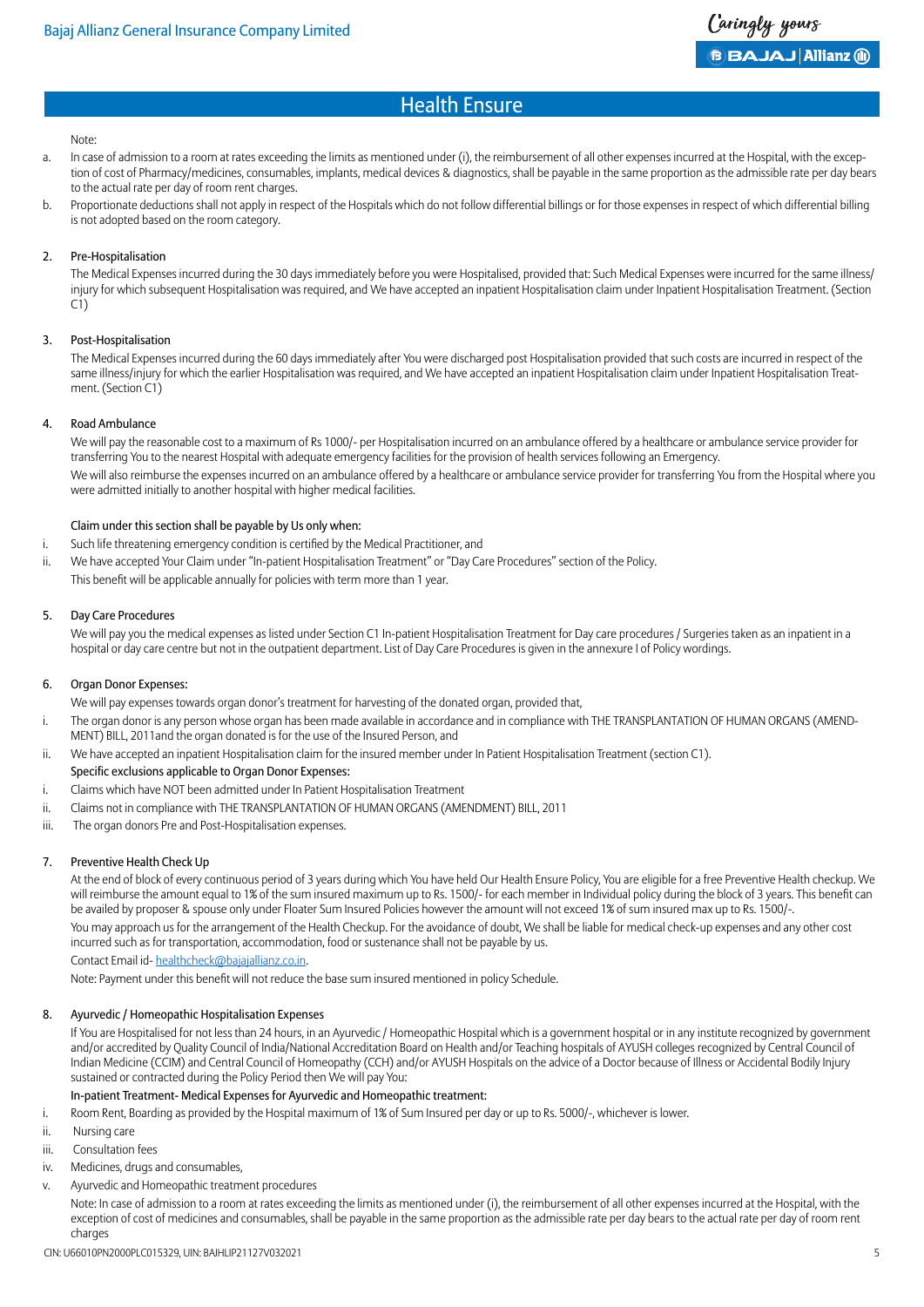Our maximum liability is up to 20% of Sum Insured per policy year. This benefit will be applicable annually for policies with term more than 1 year. The claim will be admissible under the policy provided that,

i. The illness/injury requires inpatient admission and the procedure performed on the insured cannot be carried out on out-patient basis

#### SECTION D: EXCLUSIONS UNDER THE POLICY - STANDARD EXCLUSIONS

We shall not be liable to make any payment for any claim directly or indirectly caused by, based on, arising out of or attributable to any of the following:

#### I. Waiting Period

#### 1. Pre-existing Diseases waiting period (Excl01)

- a. Expenses related to the treatment of a pre-existing Disease (PED) and its direct complications shall be excluded until the expiry of 24 months of continuous coverage after the date of inception of the first Health Ensure Policy with us.
- b. In case of enhancement of Sum Insured the exclusion shall apply afresh to the extent of Sum Insured increase.
- c. If the Insured is continuously covered without any break as defined under the portability norms of the extant IRDAI (Health Insurance) Regulations then waiting period for the same would be reduced to the extent of prior coverage.
- d. Coverage under the Policy after the expiry of 24 months for any pre-existing disease is subject to the same being declared at the time of application and accepted by Us.

#### 2. Specified disease/procedure waiting period (Excl02)

- a. Expenses related to the treatment of the listed Conditions, surgeries/treatments shall be excluded until the expiry of 12/24/48 months of continuous coverage after the date of inception of the first Health Ensure Policy with Us. This exclusion shall not be applicable for claims arising due to an accident.
- b. In case of enhancement of Sum Insured the exclusion shall apply afresh to the extent of Sum Insured increase.
- c. If any of the specified disease/procedure falls under the waiting period specified for Pre-Existing diseases, then the longer of the two waiting periods shall apply.
- d. The waiting period for listed conditions shall apply even if contracted after the Policy or declared and accepted without a specific exclusion.
- e. If the Insured is continuously covered without any break as defined under the applicable norms on portability stipulated by IRDAI, then waiting period for the same would be reduced to the extent of prior coverage.
- f. List of specific diseases/procedures is as below:

#### i. 12 Months Waiting period:

| Any types of gastric or duodenal ulcers | Surgery of varicose veins and varicose ulcers |
|-----------------------------------------|-----------------------------------------------|
| Hydrocele<br>C.                         | Undescended testes                            |
| Congenital internal diseases            | Surgery for any skin ailment                  |

#### ii. 24 Months Waiting Period:

|    | Benign prostatic hypertrophy                         | Fistulae, Fissure in ano<br>10.                                                                                  |
|----|------------------------------------------------------|------------------------------------------------------------------------------------------------------------------|
| 2. | All types of sinuses                                 | Fibromyoma<br>11.                                                                                                |
| 3. | <b>Haemorrhoids</b>                                  | Hysterectomy<br>12.                                                                                              |
| 4. | Dysfunctional uterine bleeding                       | Surgery on all internal or external tumours/ cysts/ nodules/polyps of any kind<br>13.<br>including breast lumps. |
| 5. | Endometriosis                                        | Any kind of Malignant tumor or growth<br>14.                                                                     |
| 6. | Stones in the urinary and biliary systems            | <b>Mental Illness</b><br>15.                                                                                     |
|    | Surgery on ears/tonsils/ adenoids/ paranasal sinuses | Parkinson's Disease<br>16.                                                                                       |
| 8. | Cataracts,                                           | Alzheimer Disease                                                                                                |
| 9. | Hernia of all types                                  |                                                                                                                  |

#### iii. 48 months

| Joint replacement surgery                |    | Surgery for vertebral column disorders (unless necessitated due to an accident)                                                                                   |
|------------------------------------------|----|-------------------------------------------------------------------------------------------------------------------------------------------------------------------|
| Surgery to correct deviated nasal septum |    | Hypertrophied turbinate                                                                                                                                           |
| Gout and Rheumatism                      | 6. | Treatment for correction of eye sight due to refractive error recommended by<br>Ophthalmologist for medical reasons with refractive error greater or equal to 7.5 |

3. 30-day waiting period (Excl03)

a. Expenses related to the treatment of any illness within 30 days from the first Policy commencement date shall be excluded except claims arising due to an accident, provided the same are covered.

- b. This exclusion shall not, however, apply if the Insured has Continuous Coverage for more than twelve months.
- c. The within referred waiting period is made applicable to the enhanced Sum Insured in the event of granting higher Sum Insured subsequently.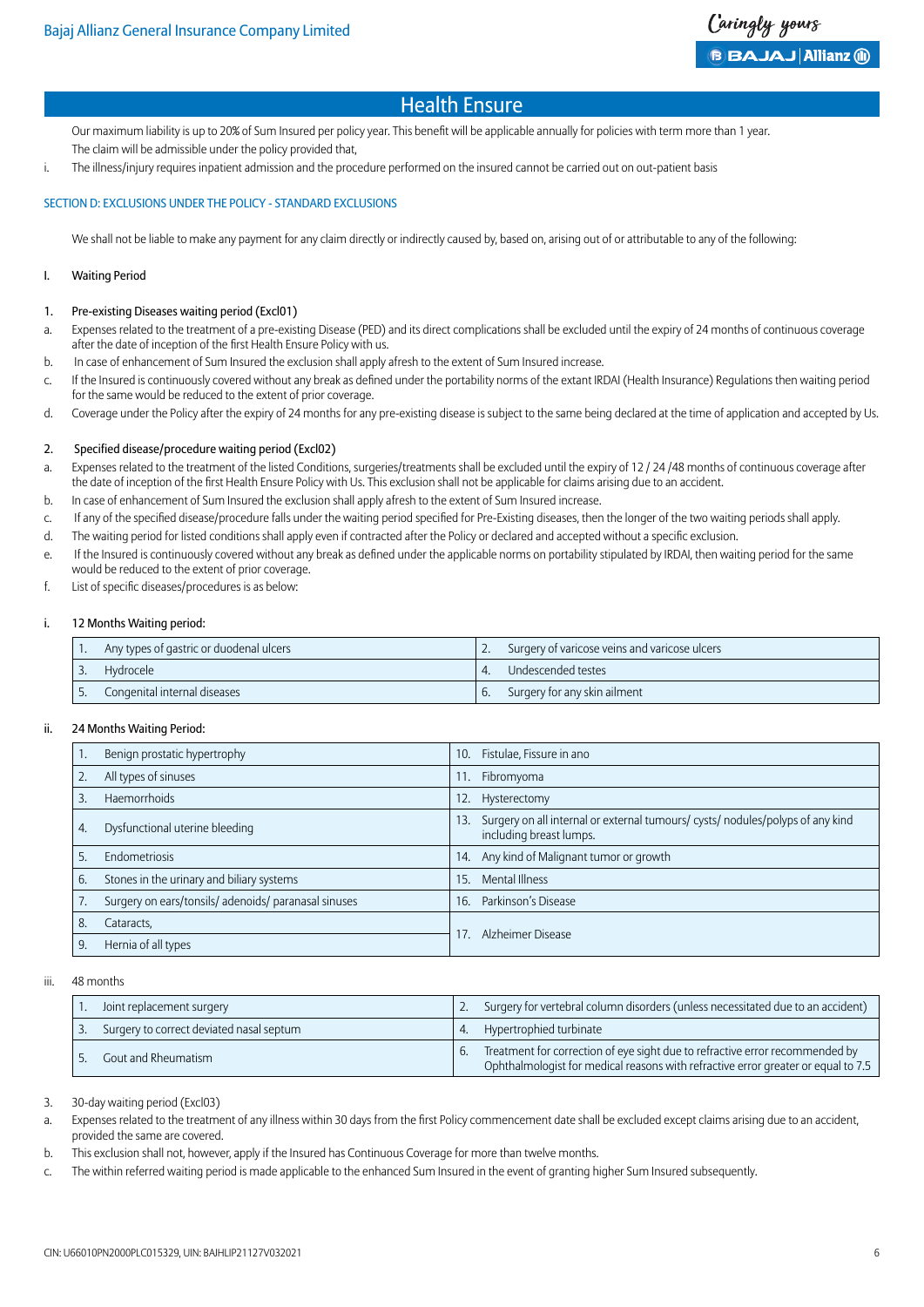Caringly yours  $\mathbf{B}$  BAJAJ Allianz (ii)

### Health Ensure

#### II. General Exclusion:

- 1. Investigation & Evaluation (Excl04)
- a. Expenses related to any admission primarily for diagnostics and evaluation purposes only are excluded even if the same requires confinement at a Hospital.
- b. Any diagnostic expenses which are not related or not incidental to the current diagnosis and treatment are excluded.

#### 2. Rest Cure, rehabilitation and respite care- (Excl05)

- Expenses related to any admission primarily for enforced bed rest and not for receiving treatment. This also includes:
- i. Custodial care either at home or in a nursing facility for personal care such as help with activities of daily living such as bathing, dressing, moving around either by skilled nurses or assistant or non-skilled persons.
- ii. Any services for people who are terminally ill to address medical, physical, social, emotional and spiritual needs.

#### 3. Obesity/Weight Control (Excl06)

Expenses related to the surgical treatment of obesity that does not fulfil all the below conditions:

- 1. Surgery to be conducted is upon the advice of the Doctor
- 2. The surgery/Procedure conducted should be supported by clinical protocols
- 3. The member has to be 18 years of age or older and
- 4. Body Mass Index (BMI);
- a. greater than or equal to 40 or
- b. greater than or equal to 35 in conjunction with any of the following severe co-morbidities following failure of less invasive methods of weight loss:
- i. Obesity-related cardiomyopathy
- ii. Coronary heart disease
- iii. Severe Sleep Apnea
- iv. Uncontrolled Type2 Diabetes

#### 4. Change-of-gender treatments (Excl07)

Expenses related to any treatment, including surgical management, to change characteristics of the body to those of the opposite sex.

#### 5. Cosmetic or plastic Surgery (Excl08)

Expenses for cosmetic or plastic surgery or any treatment to change appearance unless for reconstruction following an Accident, Burn(s) or Cancer or as part of medically necessary treatment to remove a direct and immediate health risk to the insured. For this to be considered a medical necessity, it must be certified by the attending Medical Practitioner.

#### 6. Hazardous or Adventure Sports (Excl09)

Expenses related to any treatment necessitated due to participation as a professional in hazardous or adventure sports, including but not limited to, para-jumping, rock climbing, mountaineering, rafting, motor racing, horse racing or scuba diving, hand gliding, sky diving, deep-sea diving.

#### 7. Breach of law (Excl10)

Expenses for treatment directly arising from or consequent upon any Insure Person committing or attempting to commit a breach of law with criminal intent.

#### 8. Excluded Providers (Excl11)

Expenses incurred towards treatment in any hospital or by any Medical Practitioner or any other provider specifically excluded by the Insurer and disclosed in its website / notified to the policyholders are not admissible. However, in case of life threatening situations or following an accident, expenses up to the stage of stabilization are payable but not the complete claim.

- 9. Treatment for Alcoholism, drug or substance abuse or any addictive condition and consequences thereof. (Excl12)
- 10. Treatments received in heath hydros, nature cure clinics, spas or similar establishments or private beds registered as a nursing home attached to such establishments or where admission is arranged wholly or partly for domestic reasons. (Excl13)
- 11. Dietary supplements and substances that can be purchased without prescription, including but not limited to Vitamins, minerals and organic substances unless prescribed by a medical practitioner as part of hospitalization claim or day care procedure. (Excl14)

#### 12. Refractive Error (Excl15)

Expenses related to the treatment for correction of eye sight due to refractive error less than 7.5 dioptres

#### 13. Unproven Treatments (Excl16)

Expenses related to any unproven treatment, services and supplies for or in connection with any treatment. Unproven treatments are treatments, procedures or supplies that lack significant medical documentation to support their effectiveness.

#### 14. Sterility and Infertility (Excl17)

- Expenses related to sterility and infertility. This includes:
- a. Any type of contraception, sterilization
- b. Assisted Reproduction services including artificial insemination and advanced reproductive technologies such as IVF, ZIFT, GIFT, ICSI
- c. Gestational Surrogacy
- d. Reversal of sterilization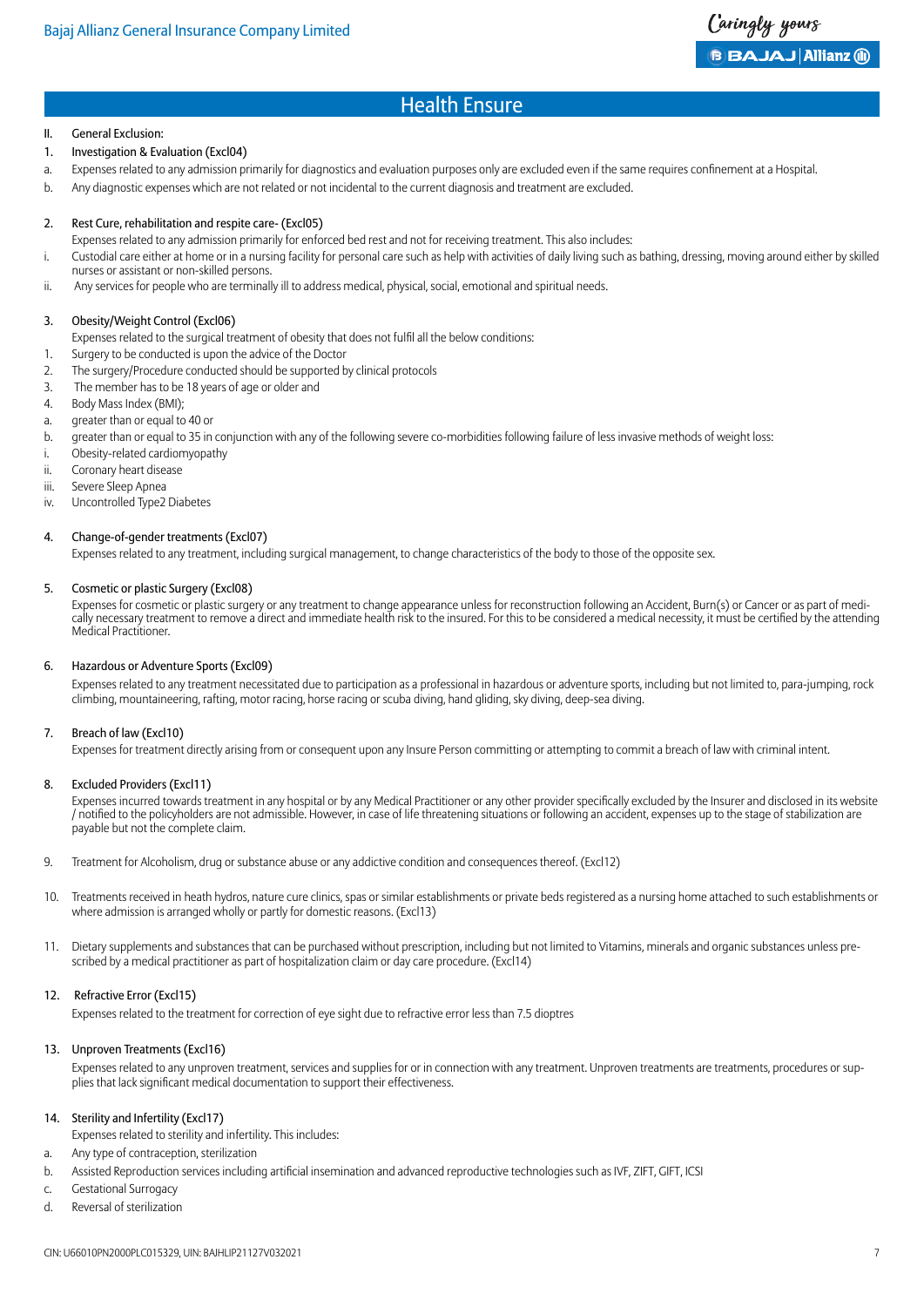#### 15. Maternity (Excl 18)

- a. Medical Treatment Expenses traceable to childbirth (including complicated deliveries and caesarean sections incurred during hospitalization) except ectopic pregnancy.
- b. Expenses towards miscarriage (unless due to an accident) and lawful medical termination of pregnancy during the policy period.

#### SECTION D: EXCLUSIONS UNDER THE POLICY - SPECIFIC EXCLUSIONS

- 1. Any dental treatment that comprises of cosmetic surgery, dentures, dental prosthesis, dental implants, orthodontics, surgery of any kind unless as a result of Accidental Bodily Injury to natural teeth and also requiring hospitalization.
- 2. Medical expenses where Inpatient care is not warranted and does not require supervision of qualified nursing staff and qualified medical practitioner round the clock. This exclusion is however not applicable for any day care treatment taken for the accidental bodily injury in a day care centre/ hospital
- 3. War, invasion, acts of foreign enemies, hostilities (whether war be declared or not) [except for compelling the Government or any other person to do or abstain from doing any act as defined under the definition of Terrorist act], civil war, commotion, unrest, rebellion, revolution, insurrection, military or usurped power or confiscation or nationalization or requisition of or damage by or under the order of any government or public local authority. Any Medical expenses incurred due to Acts of Terrorism will be covered under the policy.
- 4. Circumcision unless required for the treatment of Illness or Accidental bodily injury,
- 5. The cost of spectacles, contact lenses, hearing aids, crutches, dentures, artificial teeth and all other external appliances and/or devices whether for diagnosis or treatment except for Cost of Artificial Limbs, cost of prosthetic devices implanted during surgical procedure like Pacemaker, orthopedic implants, infra cardiac valve replacements, vascular stents etc.
- 6. External medical equipment of any kind used at home as post hospitalisation care including cost of instrument used in the treatment of Sleep Apnoea Syndrome (C.P.A.P), Continuous Peritoneal Ambulatory Dialysis (C.P.A.D) and Oxygen concentrator for Bronchial Asthmatic condition
- 7. Intentional self-injury (including but not limited to the use or misuse of any intoxicating drugs or alcohol)
- 8. Vaccination or inoculation unless forming a part of post bite treatment or if medically necessary and forming a part of treatment recommended by the treating doctor.
- 9. All non-medical Items as per Annexure II provided in Policy Wordings
- 10. Any treatment received outside India is not covered under this policy.
- 11. Congenital external diseases or defects or anomalies, growth hormone therapy, stem cell implantation or surgery except for Hematopoietic stem cells for bone marrow transplant for haematological conditions

#### SECTION E: CONDITIONS- STANDARD GENERAL TERMS AND CLAUSES

#### 1. Disclosure of information

The policy shall be void and all premium paid thereon shall be forfeited to the Company in the event of misrepresentation, mis description or non-disclosure of any material fact by the policyholder.

#### 2. Condition Precedent to Admission of Liability

The terms and conditions of the policy must be fulfilled by the Insured Person for the Company to make any payment for claim(s) arising under the policy

#### 3. Premium Payment in Instalments (Wherever applicable)

- If the insured person has opted for Payment of Premium on an instalment basis i.e. Annual (for long term polices only), Half Yearly, Quarterly or Monthly, as mentioned in the policy Schedule/Certificate of Insurance, the following Conditions shall apply (notwithstanding any terms contrary elsewhere in the policy)
- i. Grace Period of 15 days would be given to pay the instalment premium due for the policy.
- ii. During such grace period, coverage will not be available from the due date of instalment premium till the date of receipt of premium by Company.
- iii. The insured person will get the accrued continuity benefit in respect of the "Waiting Periods", "Specific Waiting Periods" in the event of payment of premium within the stipulated grace Period.
- iv. No interest will be charged If the instalment premium is not paid on due date.
- v. In case of instalment premium due not received within the grace period, the policy will get cancelled.
- vi. In the event of a claim, all subsequent premium instalments shall immediately become due and payable.
- vii. The company has the right to recover and deduct all the pending installments from the claim amount due under the policy.

#### 4. Moratorium Period:

After completion of eight continuous years under this policy no look back would be applied. This period of eight years is called as moratorium period. The moratorium would be applicable for the sums insured of the first policy and subsequently completion of eight continuous years would be applicable from date of enhancement of sums insured only on the enhanced limits. After the expiry of Moratorium Period no claim under this policy shall be contestable except for proven fraud and permanent exclusions specified in the policy contract. The policies would however be subject to all limits, sub limits, co-payments, deductibles as per the policy contract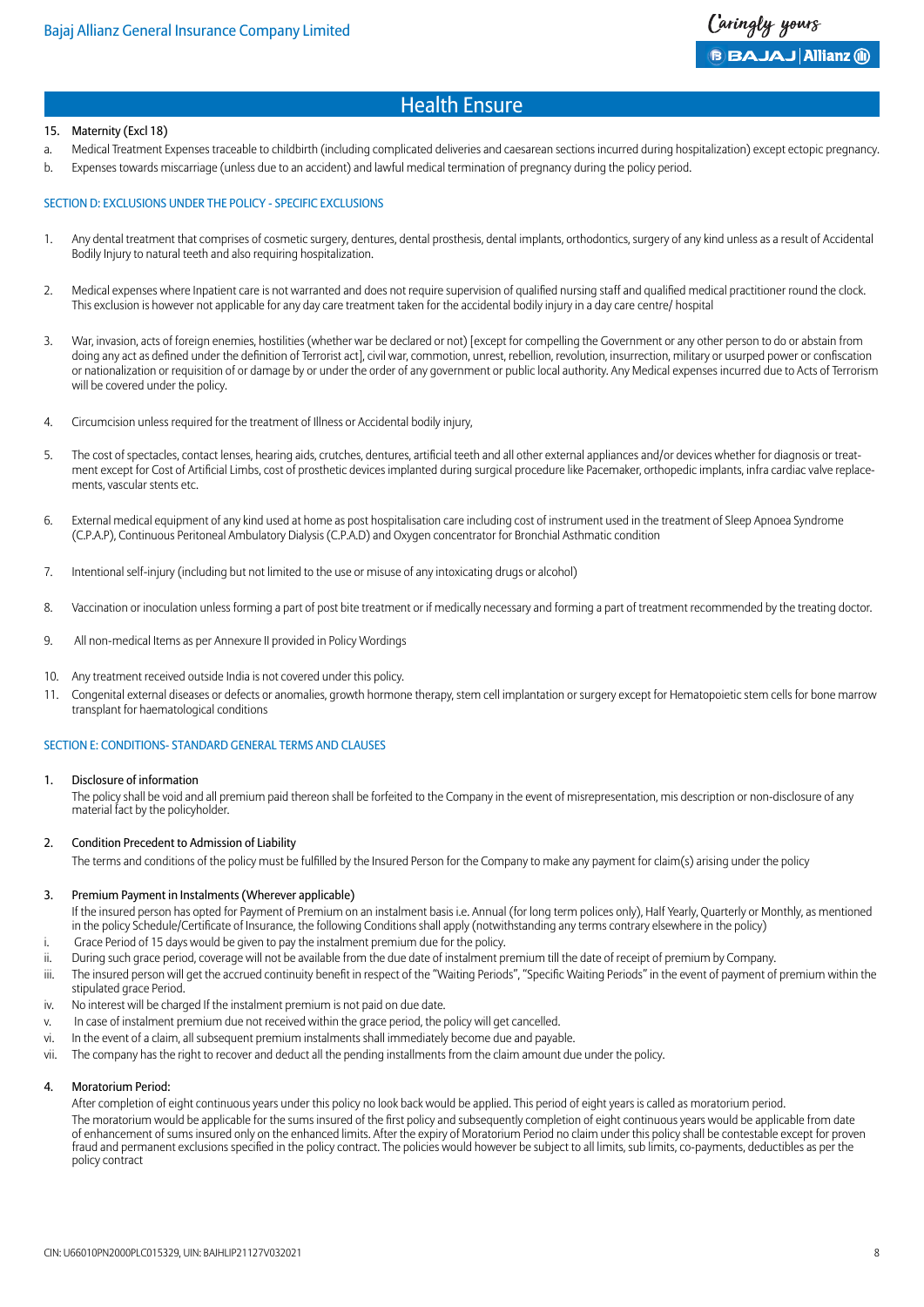#### 5. Claim Settlement (provision for Penal interest)

- i. The Company shall settle or reject a claim, as the case may be, within 30 days from the date of receipt of last necessary document.
- ii. In the case of delay in the payment of a claim, the Company shall be liable to pay interest to the policyholder from the date of receipt of last necessary document to the date of payment of claim at a rate 2% above the bank rate.
- iii. However, where the circumstances of a claim warrant an investigation in the opinion of the Company, it shall initiate and complete such investigation at the earliest, in any case not later than 30 days from the date of receipt of last necessary document- In such cases, the Company shall settle or reject the claim within 45 days from the date of receipt of last necessary document.
- iv. ln case of delay beyond stipulated 45 days, the Company shall be liable to pay interest to the policyholder at a rate 2% above the bank rate from the date of receipt of last necessary document to the date of payment of claim.

#### 6. Complete Discharge

Any payment to the policyholder, insured person or his/ her nominees or his/ her legal representative or assignee or to the Hospital, as the case may be, for any benefit under the policy shall be a valid discharge towards payment of claim by the Company to the extent of that amount for the particular claim

#### 7. Fraud

- i. If any claim made by the Insured beneficiary, is in any respect fraudulent, or if any false statement, or declaration is made or used in support thereof, or if any fraudulent means or devices are used by the Insured beneficiary or anyone acting on his/her behalf to obtain any benefit under this policy, all benefits under this policy and the premium paid shall be forfeited.
- ii. Any amount already paid against claims made under this policy but which are found fraudulent later shall be repaid by all recipient(s)/policyholder(s), who has made that particular claim, who shall be jointly and severally liable for such repayment to the insurer.
- iii. For the purpose of this clause, the expression "fraud" means any of the following acts committed by the Insured beneficiary or by his agent or the hospital/ doctor/any other party acting on behalf of the Insured beneficiary, with intent to deceive the insurer or to induce the insurer to issue an insurance policy:
- a. the suggestion, as a fact of that which is not true and which the Insured beneficiary does not believe to be true;
- b. the active concealment of a fact by the Insured beneficiary having knowledge or belief of the fact;
- c. any other act fitted to deceive; and
- d. any such actor omission as the law specially declares to be fraudulent
- iv. The Company shall not repudiate the claim and / or forfeit the policy benefits on the ground of Fraud, if the insured person / beneficiary can prove that the misstatement was true to the best of his knowledge and there was no deliberate intention to suppress the fact or that such misstatement of or suppression of material fact are within the knowledge of the insurer.

#### 8. Multiple Policies

- i. In case of multiple policies taken by an insured person during a period from one or more insurers to indemnify treatment costs, the insured person shall have the right to require a settlement of his/her claim in terms of any of his/her policies. ln all such cases the insurer chosen by the insured person shall be obliged to settle the claim as long as the claim is within the limits of and according to the terms of the chosen policy.
- ii. Insured person having multiple policies shall also have the right to prefer claims under this policy for the amounts disallowed under any other policy / policies even if the sum insured is not exhausted. Then the insurer shall independently settle the claim subject to the terms and conditions of this policy.
- iii. If the amount to be claimed exceeds the sum insured under a single policy, the insured person shall have the right to choose insurer from whom he/ she wants to claim the balance amount.
- iv. Where an insured person has policies from more than one insurer to cover the same risk on indemnity basis, the insured person shall only be indemnified the treatment costs in accordance with the terms and conditions of the chosen policy.

#### 9. Renewal of Policy

- The policy shall ordinarily be renewable except on misrepresentation by the insured person. grounds of fraud, misrepresentation by the insured person.
- i. The Company shall endeavor to give notice for renewal. However, the Company is not under obligation to give any notice for renewal.
- ii. Renewal shall not be denied on the ground that the insured person had made a claim or claims in the preceding policy years.
- iii. Request for renewal along with requisite premium shall be received by the Company before the end of the policy period.
- iv. At the end of the policy period, the policy shall terminate and can be renewed within the Grace Period of 30 days to maintain continuity of benefits without break in policy. Coverage is not available during the grace period.
- v. No loading shall apply on renewals based on individual claims experience

#### 10. Cancellation

i. The policyholder may cancel this policy by giving 15days'written notice and in such an event, the Company shall refund premium for the unexpired policy period as detailed below

Cancellation grid for premium received on annual basis or full premium received at policy inception are as under

|                                             | Premium Refund       |                         |                         |
|---------------------------------------------|----------------------|-------------------------|-------------------------|
| Period in Risk                              | Policy Period 1 Year | Policy Period 2 Year    | Policy Period 3<br>Year |
| Within 15 Days                              |                      | As per Free look period |                         |
| Exceeding 15 days but less than 3 months    | 65%                  | 75%                     | 80%                     |
| Exceeding 3 months but less than 6 months   | 45%                  | 65%                     | 75%                     |
| Exceeding 6 months but less than 12 months  | 0%                   | 45%                     | 60%                     |
| Exceeding 12 months but less than 15 months | 0%                   | 30%                     | 50%                     |
| Exceeding 15 months but less than 18 months | 0%                   | 20%                     | 45%                     |
| Exceeding 18 months but less than 24 months | 0%                   | 0%                      | 30%                     |
| Exceeding 24 months but less than 27 months | 0%                   | 0%                      | 20%                     |
| Exceeding 27 months but less than 30 months | 0%                   | 0%                      | 15%                     |
| Exceeding 30 months but less than 36 months | 0%                   | 0%                      | 0%                      |

Cancellation grid for premium received on instalment basis and refund is as under

CIN: U66010PN2000PLC015329, UIN: BAJHLIP21127V032021 9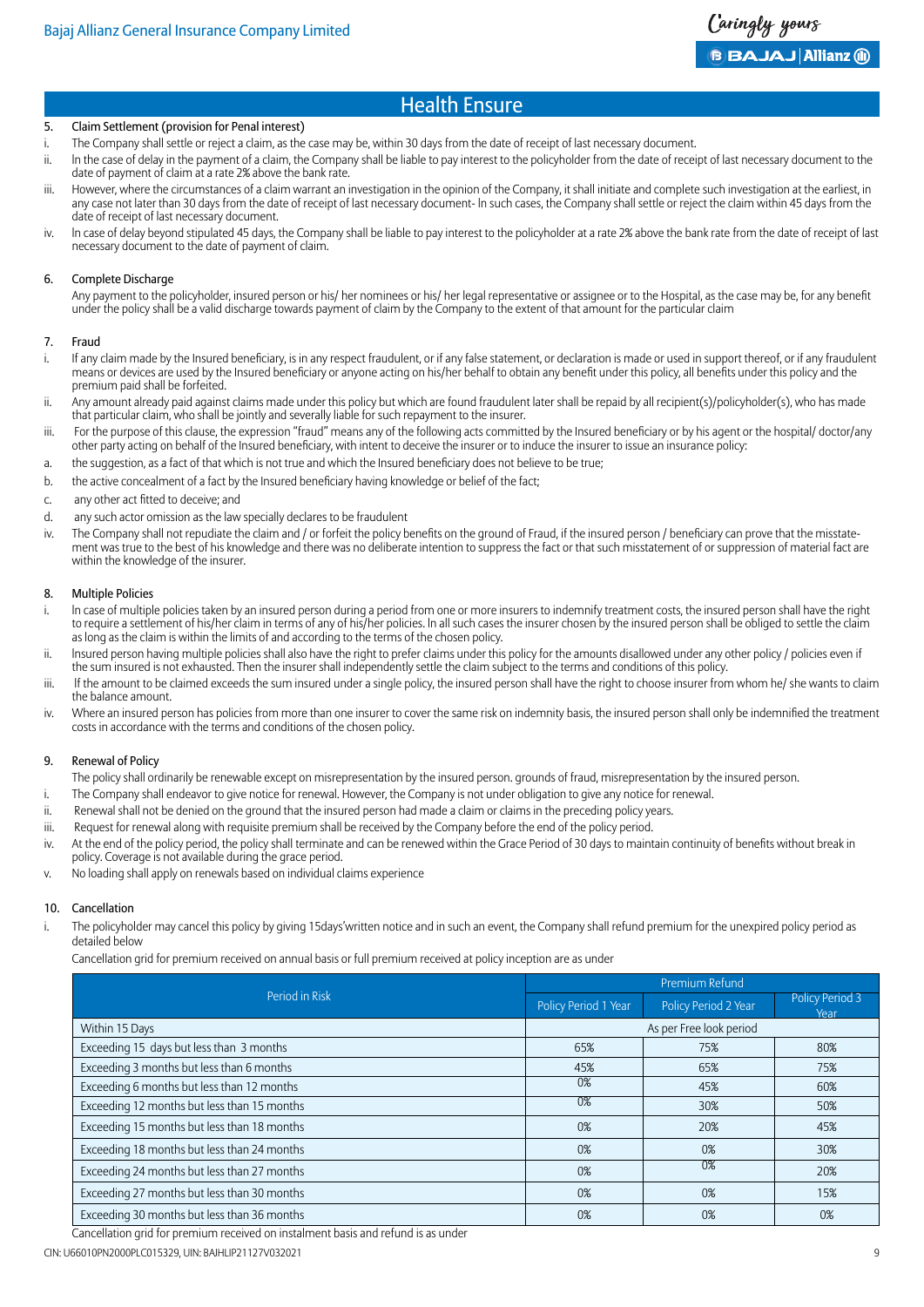#### The premium will be refunded as per the below table:

|                                                       | Premium Refund                    | Premium Refund         | Premium Refund           |
|-------------------------------------------------------|-----------------------------------|------------------------|--------------------------|
| Period in Risk (from latest instalment date)          | % of Monthly Premium              | % of quarterly Premium | % of Half Yearly Premium |
| Within 15 days from 1 <sup>st</sup> Installment date  | As per Free Look Period Condition |                        |                          |
| Exceeding 15 days but less than or equal to 3 months  | 30%<br>No Refund<br>0%            |                        |                          |
| Exceeding 3 months but less than or equal to 6 months |                                   |                        |                          |

Note:

The first slab of Number of days "within 15 days" in above table is applicable only in case of new business.

In case of renewal policies, period is risk "Exceeding 15 days but less than 3 months" should be read as "within 3 months".

Notwithstanding anything contained herein or otherwise, no refunds of premium shall be made in respect of Cancellation where, any claim has been admitted or has been lodged or any benefit has been availed by the insured person under the policy.

ii. The Company may cancel the policy at any time on grounds of misrepresentation non-disclosure of material facts, fraud by the insured person by giving 15 days' written notice. There would be no refund of premium on cancellation on grounds of misrepresentation, non-disclosure of material facts or fraud

#### 11. Free Look Period

The Free Look Period shall be applicable on new individual health insurance policies and not on renewals or at the time of porting/migrating the policy. The insured person shall be allowed free look period of fifteen days from date of receipt of the policy document to review the terms and conditions of the policy, and to return the same if not acceptable.

lf the insured has not made any claim during the Free Look Period, the insured shall be entitled to

- i. a refund of the premium paid less any expenses incurred by the Company on medical examination of the insured person and the stamp duty charges or
- ii. where the risk has already commenced and the option of return of the policy is exercised by the insured person, a deduction towards the proportionate risk premium for period of cover or
- iii. Where only a part of the insurance coverage has commenced, such proportionate premium commensurate with the insurance coverage during such period

#### 12. Portability

The Insured beneficiary will have the option to port the policy to other insurers by applying to such insurer to port the entire policy along with all the members of the family, if any, at least 45 days before, but not earlier than 60 days from the policy renewal date as per IRDAI guidelines related to portability. If such person is presently covered and has been continuously covered without any lapses under any health insurance policy with an Indian General/Health insurer, the proposed Insured beneficiary will get the accrued continuity benefits in waiting periods as per IRDAI guidelines on portability. For Detailed Guidelines on portability, kindly refer the link [https://www.irdai.gov.in/ADMINCMS/cms/Circulars\\_List.aspx?mid=3.2.3](https://www.irdai.gov.in/ADMINCMS/cms/Circulars_List.aspx?mid=3.2.3)

#### 13. Possibility of Revision of Terms of the Policy lncluding the Premium Rates:

The Company, with prior approval of lRDAl, may revise or modify the terms of the policy including the premium rates. The insured person shall be notified three months before the changes are effected.

#### 14. Migration

The Insured beneficiary will have the option to migrate the policy to other health insurance products/plans offered by the company by applying for migration of the policy atleast 30 days before the policy renewal date as per IRDAI guidelines on Migration. If such person is presently covered and has been continuously covered without any lapses under any health insurance product/plan offered by the company, the Insured beneficiary will get the accrued continuity benefits in waiting periods as per IRDAI guidelines on migration.

For Detailed Guidelines on migration, kindly refer the link [https://www.irdai.gov.in/ADMINCMS/cms/Circulars\\_List.aspx?mid=3.2.3](https://www.irdai.gov.in/ADMINCMS/cms/Circulars_List.aspx?mid=3.2.3)

#### 15. Withdrawal of Policy

- i. In the likelihood of this product being withdrawn in future, the Company will intimate the insured person about the same 90 days prior to expiry of the policy. ii. Insured Person will have the option to migrate to similar health insurance product available with the Company at the time of renewal with all the accrued continuity
- benefits such as cumulative bonus, waiver of waiting period. as per IRDAI guidelines, provided the policy has been maintained without a break.

#### 16. Nomination

The policyholder is required at the inception of the policy to make a nomination for the purpose of payment of claims under the policy in the event of death of the policyholder. Any change of nomination shall be communicated to the company in writing and such change shall be effective only when an endorsement on the policy is made. ln the event of death of the policyholder, the Company will pay the nominee {as named in the Policy Schedule/Policy Certificate/Endorsement (if any) and in case there is no subsisting nominee, to the legal heirs or legal representatives of the policyholder whose discharge shall be treated as full and final discharge of its liability under the policy.

#### 17. Grievance Redressal Procedure

The company has always been known as a forward-looking customer centric organization. It takes immense pride in its approach of "Caringly Yours". To provide you with top-notch service on all fronts, the company has provided with multiple platforms via which you can always reach out to us at below mentioned touch points

- 1. Our toll-free number 1-800-209- 5858 or 020-30305858, say Say "Hi" on WhatsApp on +91 7507245858
- 2. Branches for resolution of your grievances / complaints, the Branch details can be found on our website
- www.bajajallianz.com/branch-locator.html
- 3. Register your grievances / complaints on our website
- www.bajajallianz.com/about-us/customer-service.html
- 4. E-mail
- a. Level 1: bagichelp@bajajallianz.co.in and for senior citizens to seniorcitizen@bajajallianz.co.in
- b. Level 2: In case you are not satisfied with the response given to you at Level 1 you may write to our Grievance Redressal Officer at ggro@bajajallianz.co.in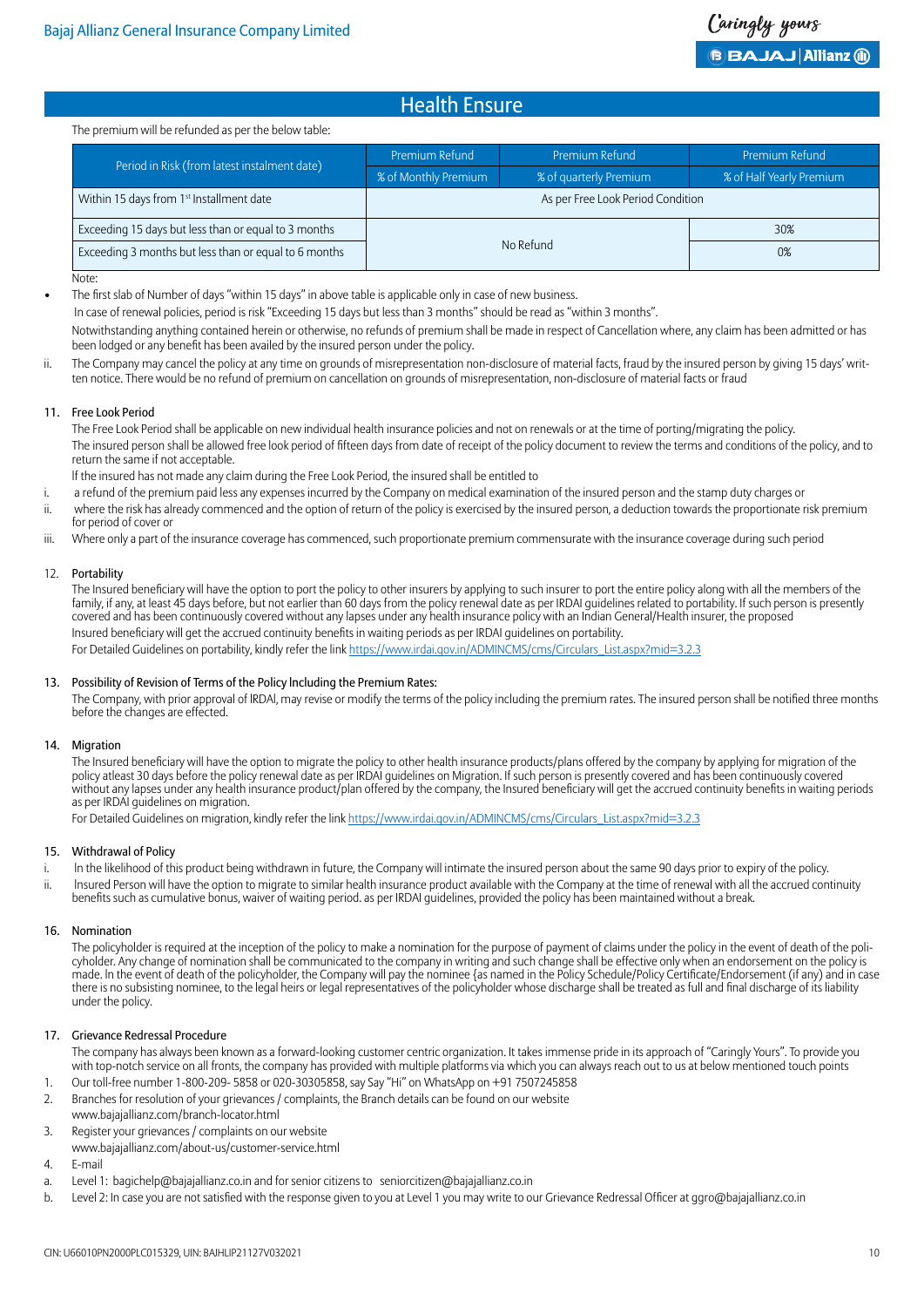- c. Level 3: If in case, your grievance is still not resolved, and you wish to talk to our care specialist, please give a missed call on +91 80809 45060 OR SMS To 575758 and our care specialist will call you back
- 5. If you are still not satisfied with the decision of the Insurance Company, you may approach the Insurance Ombudsman, established by the Central Government for redressal of grievance. Detailed process along with list of Ombudsman offices are available at www.cioins.co.in/ombudsman.html

The contact details of the Ombudsman offices are mentioned in Annexure IV

#### SECTION E: CONDITIONS- SPECIFIC GENERAL TERMS AND CLAUSES

#### 18. Insured

Only those persons named as the insured in the Schedule shall be covered under this Policy. Cover under this Policy shall be withdrawn from any insured member upon such insured member giving 14 days written notice to be received by Us.

#### 19. Communications

Any communication meant for Us must be in writing and be delivered to Our address shown in the Schedule. Any communication meant for You will be sent by Us to Your address shown in the Schedule.

#### 20. Paying a Claim

- i. You agree that We need only make payment when You or someone claiming on Your behalf has provided Us with necessary documentation and information.
- ii. If the insurer, for any reasons decides to reject the claim under the policy the reasons regarding the rejection shall be communicated to the insured in writing within 30 days of the receipt of documents. The insured may take recourse to the Grievance Redressal procedure stated under policy.

#### 21. Basis of Claims Payment

- i. If You suffer a relapse within 45 days of the date when You last obtained medical treatment or consulted a Doctor and for which a claim has been made, then such relapse shall be deemed to be part of the same claim.
- ii. The day care procedures listed are subject to the exclusions, terms and conditions of the policy and will not be treated as independent coverage under the policy.
- iii. We shall make payment in Indian Rupees only.

#### 22. Sub-limits

i. Our obligation to make payment in respect of illness/surgeries listed under Exclusion 02 (after the expiry of the waiting period referred in Exclusion 02) above, shall be restricted to

| Sum Insured Rs.    | Rs. 50000, Rs. 75000 and Rs. 1 lac | Rs. 1.5 lacs. Rs. 2 lacs and Rs. 3 lacs | Rs. 4 acs .Rs. 5 lacs and Rs. 10 lacs |
|--------------------|------------------------------------|-----------------------------------------|---------------------------------------|
| Particulars        |                                    |                                         |                                       |
| Cataract (per eye) | Rs. 20000/-                        | Rs. 30000/-                             | Rs. 40000/-                           |

| Coverages                                                                | Sub-limit                                       |
|--------------------------------------------------------------------------|-------------------------------------------------|
| Mental Illness                                                           | 25% of Sum Insured or 2 Lacs whichever is lower |
| Modern Treatment Methods and Advancement in Technologies (as per list in | 50% of Sum Insured or 5 Lacs whichever is lower |
| Annexure III)                                                            |                                                 |

ii. Modern Treatment Methods and Advancement in Technologies are covered up to sub limit as mentioned above, subject to policy terms, conditions, coverage, waiting periods and exclusions.

#### 23. Cumulative Bonus

Cumulative Bonus is applicable only for In Patient Hospitalisation Treatment Section.

- i. If You renew Your Health Ensure Policy with Us without any break in the Policy Period and there has been no claim in the preceding year, then We will increase the Limit of Indemnity by 5% of Sum Insured per annum as Cumulative Bonus. In case long term policy is purchased, the cumulative bonus applicable to policy will automatically be increased by 5% after the completion of every Policy year, in case of no claim is lodged under the Policy.
- ii. The maximum cumulative increase in the Limit of Indemnity will be limited to 25% of Sum Insured.
- iii. In event of a claim under the Policy in a policy year, the cumulative bonus would be decreased by 5% after the completion of Policy year. There will be no impact on the Sum Insured, only the accrued cumulative bonus will be decreased.

#### 24. Entry Age and Renewal Age

| Cover         | <b>Member</b>                                                         | Eligible Entry Age   | Renewal             |
|---------------|-----------------------------------------------------------------------|----------------------|---------------------|
| Health Ensure | Self, Spouse, Parents, Sister, Brother, Parents In<br>law. Aunt Uncle | 18 years to Lifetime | lifetime renewals** |
|               | Dependent Children, Grandchildren.                                    | 3 months to 30 years | 35 Years*           |

\* After the completion of maximum renewal age of dependent children, the policy would be renewed for lifetime, subject to Separate proposal form should be submitted to us at the time of renewal with the insured member as proposer and subsequently the policy should be renewed annually with us and within the Grace period of 30 days from date of Expiry. Continuity for all the waiting periods shall be extended in the new policy.

\*\* Subject to policy is renewed annually with us within the Grace period of 30 days from date of Expiry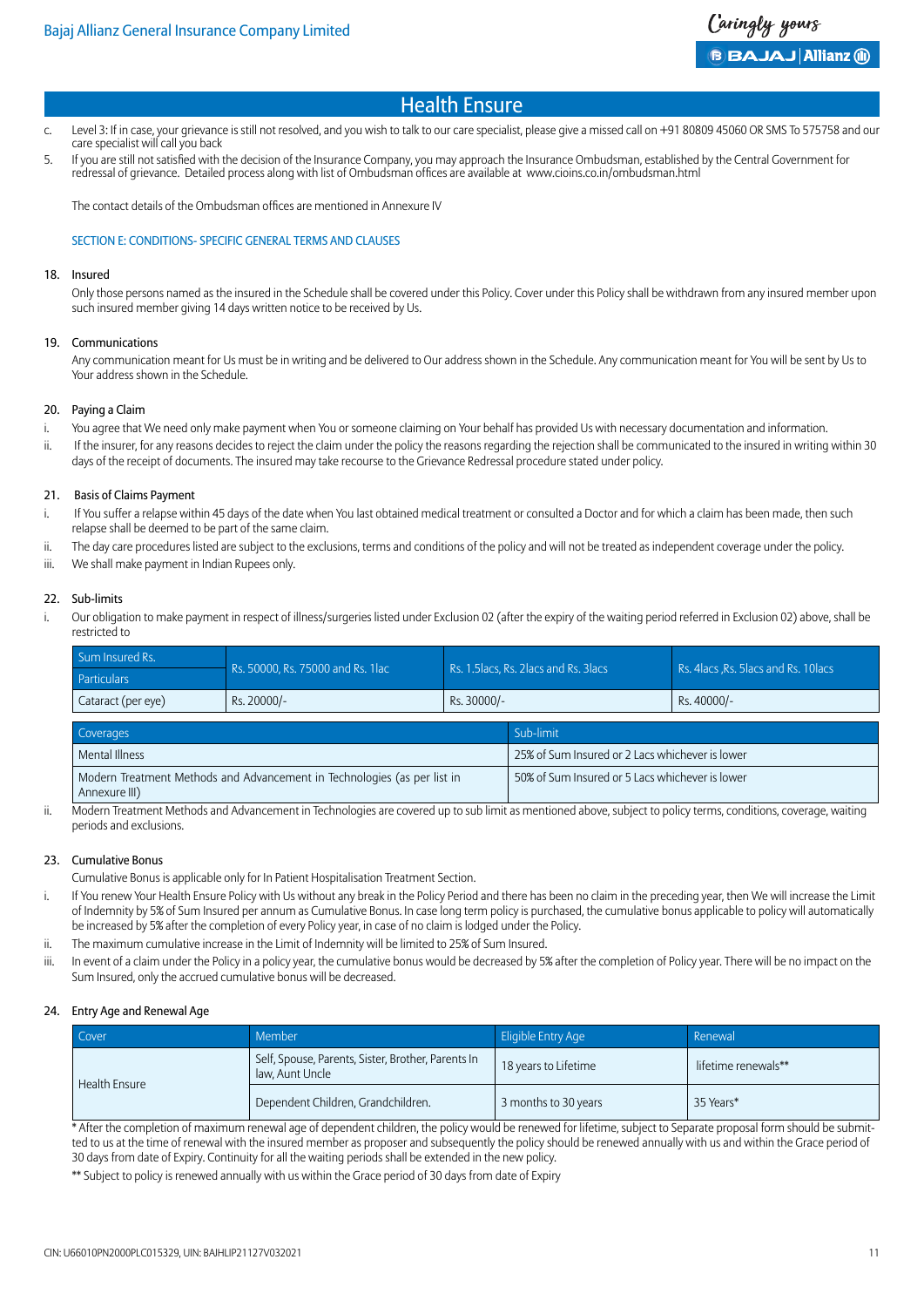#### 25. Eligibility:

- Indian nationals residing in India would be considered for this policy.
- This policy can be opted by Non-Resident Indians also; however the policy will be issued during their stay in India and premium paid in Indian currency and by Indian Account only
- Sum Insured for Self (i.e. Proposer) cannot be less than any of his/her family members

#### 26. Endorsements

This Policy constitutes the complete contract of insurance. This Policy cannot be changed by anyone (including an insurance agent or broker) except Us. Any change that We make will be evidenced by a written endorsement signed and stamped by Us.

#### 27. Sum Insured Enhancement:

- i. The Insured can apply for enhancement of Sum Insured at the time of renewal. You can apply for enhancement of Sum Insured by submitting a fresh proposal form to the Company.
- ii. The acceptance of enhancement of Sum Insured would be at the discretion of the Company, based on the health condition of the Insured(s) & claim history of the **Policy**
- iii. All waiting periods as defined in the Policy shall apply for this enhanced Sum Insured limit from the effective date of enhancement of such Sum Insured considering such Policy Period as the first Policy with the Company

#### 28. Loading due to adverse Health Conditions:

i. The loading would be applicable on per individual basis for the proposals with adverse health conditions given below: Hypertension, Diabetes, Obesity, Cholesterol Disorder, Cardiovascular diseases, or multiple risk factors.

| Condition               | Loading on premium of the Individual |
|-------------------------|--------------------------------------|
| <b>Diabetes</b>         | 5%                                   |
| Hypertension            | 5%                                   |
| Cholesterol Disorder    | 5%                                   |
| Obesity                 | 5%                                   |
| Cardiovascular diseases | 5%                                   |

- ii. For Multiple conditions cumulative loading would be applied on the published premium.
- iii. The maximum risk loading applicable for an individual shall not exceed 25% of the published premiums, for overall risk per person.
- iv. These loadings are applied from Commencement Date of the Policy including subsequent renewal(s) with Us or on the receipt of the request of increase in Sum Insured (for the increased Sum Insured).

v. We will inform You about the applicable risk loading through a counter offer letter. You need to revert to Us with consent and additional premium (if any), within 15 days of the issuance of such counter offer letter. In case, you neither accept the counter offer nor revert to Us within 15 days, We shall cancel Your application.

vi. Please note that We will issue Policy only after getting Your consent

#### 29. Discounts:

- i. Employee Discount:20% discount on published premium rates to employees of Bajaj Allianz & its group companies, this discount is applicable only if the policy is booked in direct office code
- (Note: Online/Direct Customer Discount is not applicable to Employees)
- ii. Online Discount/Direct Customer Discount: 5% discount is extended for the policies purchased online/ through website and to direct customers. (Note: Employee Discount is not applicable to Online/Direct Customers)
- iii. Long Term Policy Discount:
- a) 4 % discount is applicable if policy is opted for 2 years
- b) 8 % discount is applicable if policy is opted for 3 years This will not apply to policies where premium is paid in instalments.

#### 30. Premium payment Zone:

Zone A

"Following cities has been clubbed in Zone A:-

Delhi / NCR, Mumbai including (Navi Mumbai, Thane and Kalyan), Hyderabad and Secunderabad, Bangalore, Kolkata, Ahmedabad, Vadodara and Surat. Zone B

Rest of India apart from Zone A cities are classified as Zone B.

- Note:-
- Policyholders paying Zone A premium rates can avail treatment allover India without any co-payment.
- But, those, who pay zone B premium rates and avail treatment in Zone A city will have to pay 20% co-payment on admissible claim amount. This Co payment will not be applicable for Accidental Hospitalization cases."
- Policyholder residing in Zone B can choose to pay premium for Zone A and avail treatment all over India without any co-payment

#### 31. Inclusion of members under the policy:

Where an Insured Person is added to this Policy, either by way of endorsement or at the time of renewal, the pre-existing disease clause, exclusions and waiting periods will be applicable considering such Policy Year as the first year of Policy with the Company for the insured member.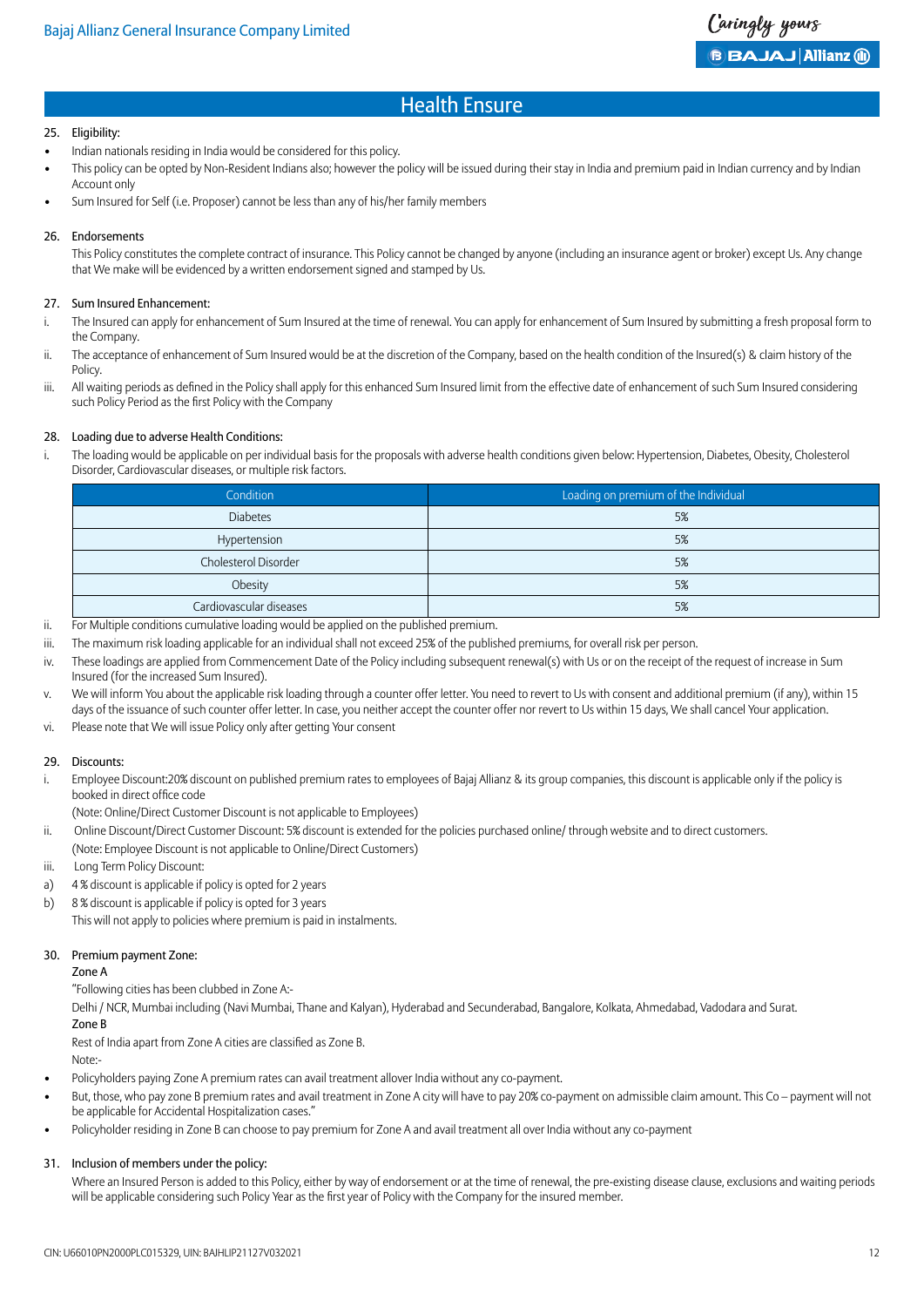#### 32. Territorial Limits & Governing Law

- i. We cover insured events arising during the Policy Period, as well as treatment availed, within India only. Our liability to make any payment shall be to make payment within India and in Indian Rupees only.
- ii. The Policy constitutes the complete contract of insurance. No change or alteration shall be valid or effective unless approved in writing by Us, which approval shall be evidenced by an endorsement on the Schedule.
- iii. The construction, interpretation and meaning of the provisions of this Policy shall be determined in accordance with Indian law. The section headings of this Policy are included for descriptive purposes only and do not form part of this Policy for the purpose of its construction or interpretation.

#### 33. Arbitration and Reconciliation

i. If any dispute or difference shall arise as to the quantum to be paid under the Policy (liability being otherwise admitted), such difference shall independently of all other questions be referred to decision of a sole arbitrator in writing by the parties or if they cannot agree upon a single arbitrator within 30 days of any party invoking arbitration, the same shall be referred to a panel of the arbitrators comprising of two arbitrators, one appointed by each of the parties to the dispute/difference and the third arbitrator to be appointed by such two arbitrators and arbitration shall be conducted under and in accordance with the provisions of the Arbitration and Conciliation Act, 1996.

The law of the arbitration will be Indian law, and the seat of the arbitration and venue for all hearings shall be within India.

- ii. It is clearly agreed and understood that no difference or dispute shall be referable to arbitration as herein before provided, if We have disputed or not accepted liability under or in respect of this Policy.
- iii. It is hereby expressly stipulated and declared that it shall be a condition precedent to any right of action or suit upon this Policy that award by such arbitrator/arbitrators of the amount of the loss or damage shall be first obtained.
- iv. If these arbitration provisions are held to be invalid, then all such disputes or differences shall be referred to the exclusive jurisdiction of the Indian Courts.

#### SECTION E: CONDITIONS -OTHER TERMS AND CLAUSES

#### 34. Claims Procedure

All Claims will be settled by In house claims settlement team of the company and no TPA is engaged. If You meet with any Accidental Bodily Injury or suffer an Illness that may result in a claim, then as a condition precedent to Our liability, You must comply with the following:

#### A. Cashless Claims Procedure:

Cashless treatment is only available at Network Hospitals. In order to avail of cashless treatment, the following procedure must be followed by You or your representative:

- i. Prior to taking treatment and/or incurring Medical Expenses at a Network Hospital, You must call Us and request pre-authorisation by way of the written form.
- ii. In case of Planned hospitalization, You/the insured person/ insured representative shall intimate such admission within 48 hours of such hospitalisation
- iii. In case of Emergency hospitalization , You/the insured person/ insured representative shall intimate such admission within 24 hours of such hospitalisation
- iv. On receipt of your pre-authorization form duly filled and signed by you, our representative then within 2 hours will respond with Approval, Rejection or an more information
- v. After considering Your request and after obtaining any further information or documentation We have sought, We may, if satisfied, send You or the Network Hospital, an authorisation letter. The authorisation letter, the ID card issued to You along with this Policy and any other information or documentation that We have specified must be produced to the Network Hospital identified in the pre-authorization letter at the time of Your admission to the same.
- vi. If the procedure above is followed, You will not be required to directly pay for the bill amount in the Network Hospital that We are liable under In-Patient Hospitalisation Treatment above and the original bills and evidence of treatment in respect of the same shall be left with the Network Hospital. Pre-authorisation does not guarantee that all costs and expenses will be covered. We reserve the right to review each claim for Medical Expenses and accordingly coverage will be determined according to the terms and conditions of this Policy.

#### B. Reimbursement Claims Procedure:

If Pre-authorisation as per Cashless Claims Procedure above is denied by Us or if treatment is taken in a Hospital other than a Network Hospital or if You do not wish to avail cashless facility, then:

- i. You or someone claiming on Your behalf must inform Us in writing immediately within 48 hours of hospitalization in case of emergency hospitalization and 48 hours prior to hospitalization in case of planned hospitalization
- ii. You must immediately consult a Doctor and follow the advice and treatment that he recommends.
- iii. You must take reasonable steps or measures to minimize the quantum of any claim that may be made under this Policy.
- iv. You must have Yourself examined by Our medical advisors if We ask for this, and as often as We consider this to be necessary at our cost.
- v. You or someone claiming on Your behalf must promptly and in any event within 30 days of discharge from a Hospital give Us the documentation as listed out in greater detail below and other information We ask for to investigate the claim or Our obligation to make payment for it.
- vi. In the event of the death of the insured person, someone claiming on his behalf must inform Us in writing immediately and send Us a copy of the post mortem report (if any) within 30 days\*
- vii. If the original documents are submitted with the co-insurer, the Xerox copies attested by the co-insurer should be submitted

\*Note: In case You are claiming for the same event under an indemnity based policy of another insurer and are required to submit the original documents related to Your treatment with that particular insurer, then You may provide Us with the attested Xerox copies of such documents along with a declaration from the particular insurer specifying the availability of the original copies of the specified treatment documents with it.

\*\*Note: Waiver of conditions (i) and (vi) may be considered in extreme cases of hardship where it is proved to Our satisfaction that under the circumstances in which You were placed, it was not possible for You or any other person to give notice or file claim within the prescribed time limit.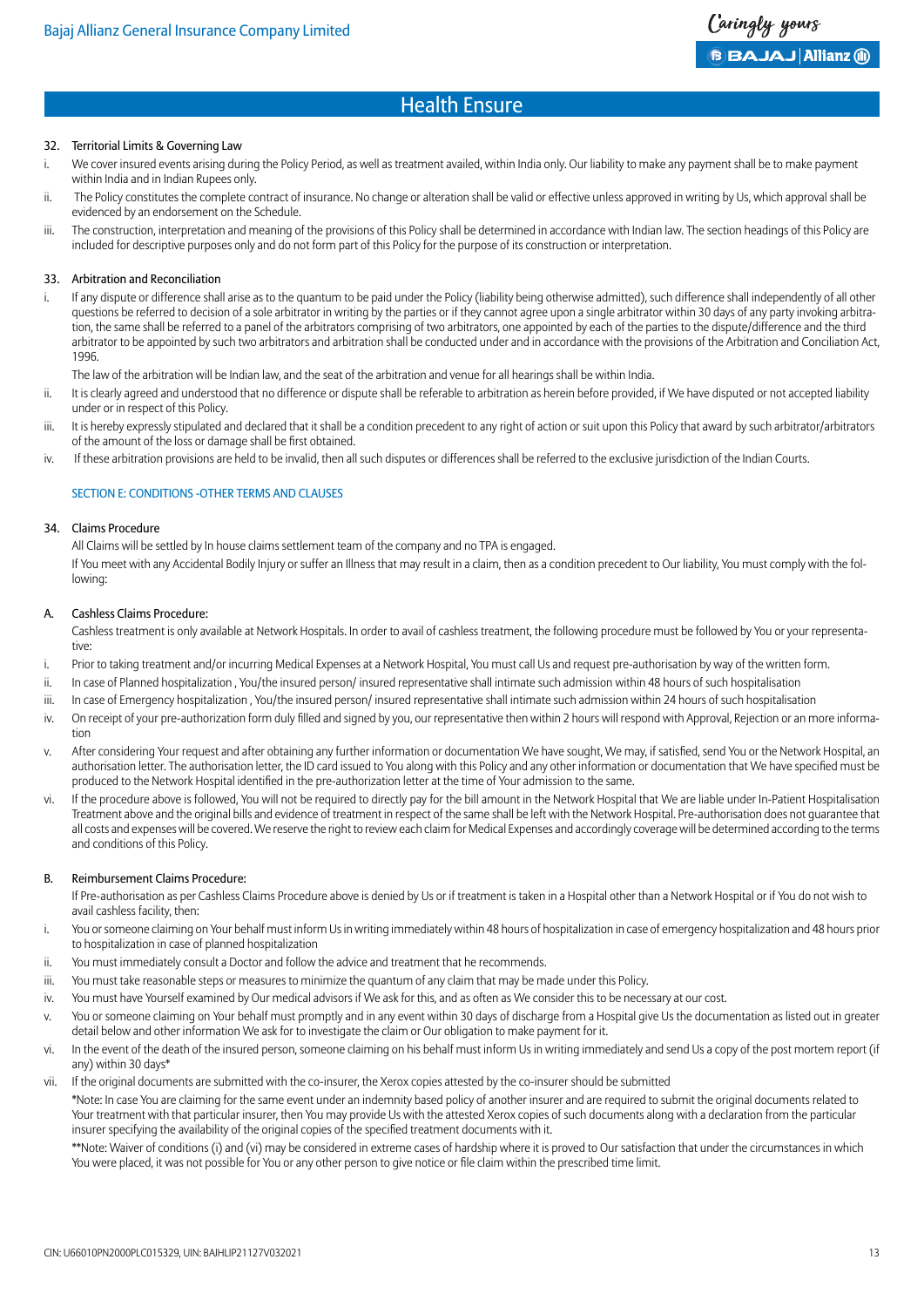#### List of Claim documents:

- Duly Completed Claim form with NEFT details & cancelled cheque duly signed by Insured
- Original/Attested copies of Discharge Summary / Discharge Certificate / Death Summary with Surgical & anesthetics notes
- Attested copies of Indoor case papers (Optional)
- Original/Attested copies Final Hospital Bill with breakup of surgical charges, surgeon's fees, OT charges etc
- Original Paid Receipt against the final Hospital Bill.
- Original bills towards Investigations done / Laboratory Bills.
- Original/Attested copies of Investigation Reports against Investigations done.
- Original bills and receipts paid for the transportation from Registered Ambulance Service Provider. Treating Doctor Certificate to transfer the Injured person to a higher medical centre for further treatment (if Applicable).
- Cashless settlement letter or other company settlement letter
- First consultation letter for the current ailment.
- In case of implant surgery, invoice & sticker.
- In cases where a fraud is suspected, we may call for any additional document(s) in addition to the documents listed above

#### Please send the documents on below address

Bajaj Allianz General Insurance Company 2nd Floor, Bajaj Finserv Building, Behind Weikfield IT park, Off Nagar Road, Viman Nagar Pune 411014| Toll free: 1800-103-2529, 1800-22-5858

#### Annexure I

#### List of Day Care Procedures:

| <b>ENT</b>                                         | <b>General Surgery</b>                             |
|----------------------------------------------------|----------------------------------------------------|
| 1 Stapedotomy                                      | 204 Infected Keloid Excision                       |
| 2 Myringoplasty (Type I Tympanoplasty)             | 205 Incision of a pilonidal sinus / abscess        |
| 3 Revision stapedectomy                            | 206 Axillary lymphadenectomy                       |
| 4 Labyrinthectomy for severe Vertigo               | 207 Wound debridement and Cover                    |
| 5 Stapedectomy under GA                            | 208 Abscess-Decompression                          |
| 6 Ossiculoplasty                                   | 209 Cervical lymphadenectomy                       |
| 7 Myringotomy with Grommet Insertion               | 210 infected sebaceous cyst                        |
| 8 Tympanoplasty (Type III)                         | 211 Inguinal lymphadenectomy                       |
| 9 Stapedectomy under LA                            | 212 Incision and drainage of Abscess               |
| 10 Revision of the fenestration of the inner ear.  | 213 Suturing of lacerations                        |
| 11 Tympanoplasty (Type IV)                         | 214 Scalp Suturing                                 |
| 12 Endolymphatic Sac Surgery for Meniere's Disease | 215 Infected lipoma excision                       |
| 13 Turbinectomy                                    | 216 Maximal anal dilatation                        |
| 14 Removal of Tympanic Drain under LA              | 217 Piles                                          |
| 15 Endoscopic Stapedectomy                         | A)Injection Sclerotherapy                          |
| 16 Fenestration of the inner ear                   | B) Piles banding                                   |
| 17 Incision and drainage of perichondritis         | 218 Liver Abscess- catheter drainage               |
| 18 Septoplasty                                     | 219 Fissure in Ano- fissurectomy                   |
| 19 Vestibular Nerve section                        | 220 Fibroadenoma breast excision                   |
| 20 Thyroplasty Type I                              | 221 OesophagealvaricesSclerotherapy                |
| 21 Pseudocyst of the Pinna - Excision              | 222 ERCP - pancreatic duct stone removal           |
| 22 Incision and drainage - Haematoma Auricle       | 223 Perianal abscess I&D                           |
| 23 Tympanoplasty (Type II)                         | 224 Perianal hematoma Evacuation                   |
| 24 Keratosis removal under GA                      | 225 Fissure in anosphincterotomy                   |
| 25 Reduction of fracture of Nasal Bone             | 226 UGI scopy and Polypectomyoesophagus            |
| 26 Excision and destruction of lingual tonsils     | 227 Breast abscess I& D                            |
| 27 Conchoplasty                                    | 228 Feeding Gastrostomy                            |
| 28 Thyroplasty Type II                             | 229 Oesophagoscopy and biopsy of growth oesophagus |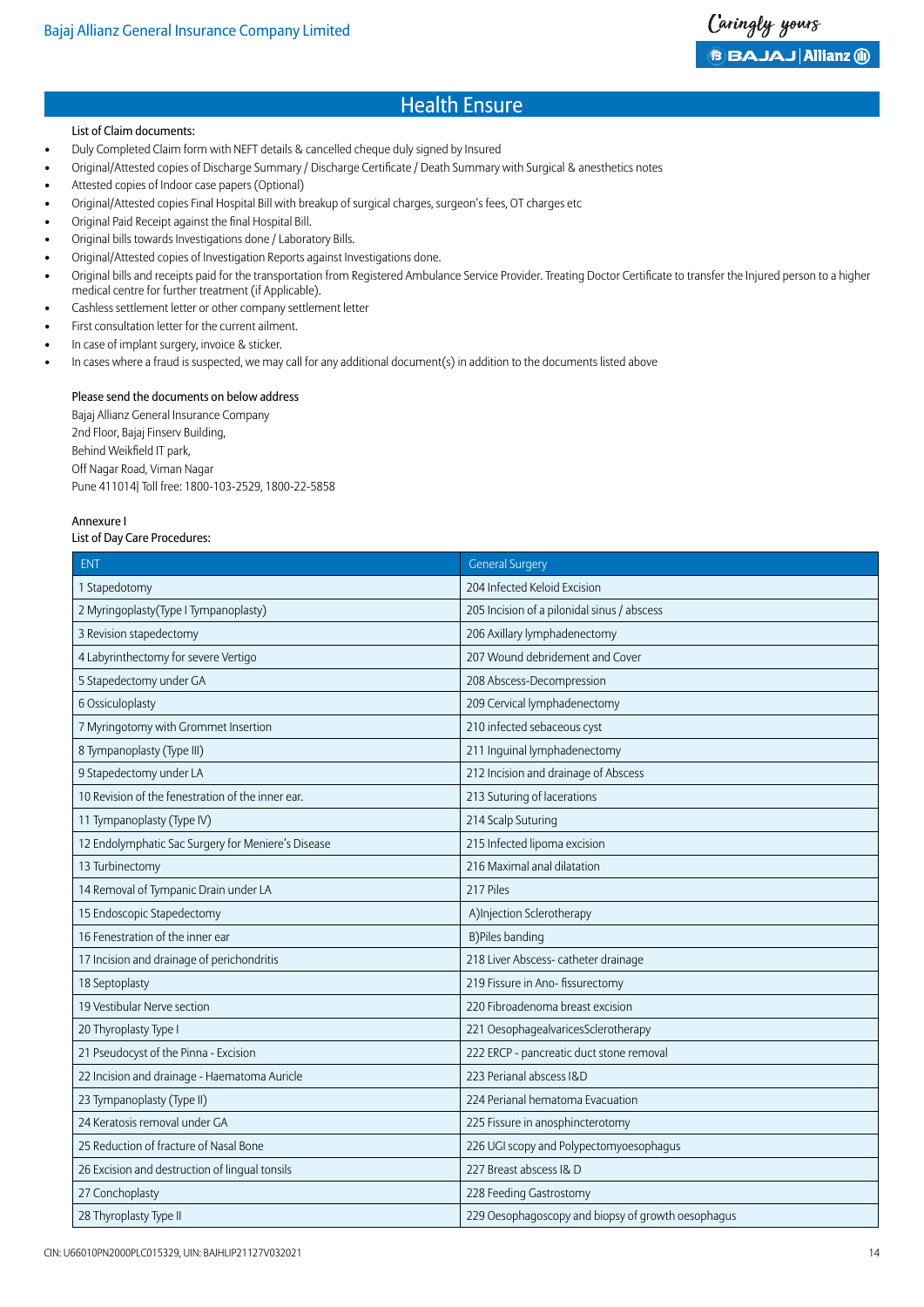| 29 Tracheostomy                                                  | 230 UGI scopy and injection of adrenaline, sclerosants - bleeding ulcers |
|------------------------------------------------------------------|--------------------------------------------------------------------------|
| 30 Excision of Angioma Septum                                    | 231 ERCP - Bile duct stone removal                                       |
| 31 Turbinoplasty                                                 | 232 Ileostomy closure                                                    |
| 32 Incision & Drainage of Retro Pharyngeal Abscess               | 233 Colonoscopy                                                          |
| 33 UvuloPalatoPharyngoPlasty                                     | 234 Polypectomy colon                                                    |
| 34 Palatoplasty                                                  | 235 Splenic abscesses Laparoscopic Drainage                              |
| 35 Tonsillectomy without adenoidectomy                           | 236 UGI SCOPY and Polypectomy stomach                                    |
| 36 Adenoidectomy with Grommet insertion                          | 237 Rigid Oesophagoscopy for FB removal                                  |
| 37 Adenoidectomy without Grommet insertion                       | 238 Feeding Jejunostomy                                                  |
| 38 Vocal Cord lateralisation Procedure                           | 239 Colostomy                                                            |
| 39 Incision & Drainage of Para Pharyngeal Abscess                | 240 Ileostomy                                                            |
| 40 Transoral incision and drainage of a pharyngeal abscess       | 241 colostomy closure                                                    |
| 41 Tonsillectomy with adenoidectomy                              | 242 Submandibular salivary duct stone removal                            |
| 42 Tracheoplasty Ophthalmology                                   | 243 Pneumatic reduction of intussusception                               |
| 43 Incision of tear glands                                       | 244 Varicose veins legs - Injection sclerotherapy                        |
| 44 Other operation on the tear ducts                             | 245 Rigid Oesophagoscopy for Plummer vinson syndrome                     |
| 45 Incision of diseased eyelids                                  | 246 Pancreatic Pseudocysts Endoscopic Drainage                           |
| 46 Excision and destruction of the diseased tissue of the eyelid | 247 ZADEK's Nail bed excision                                            |
| 47 Removal of foreign body from the lens of the eye.             | 248 Subcutaneous mastectomy                                              |
| 48 Corrective surgery of the entropion and ectropion             | 249 Excision of Ranula under GA                                          |
| 49 Operations for pterygium                                      | 250 Rigid Oesophagoscopy for dilation of benign Strictures               |
| 50 Corrective surgery of blepharoptosis                          | 251 Eversion of Sac                                                      |
| 51 Removal of foreign body from conjunctiva                      | a) Unilateral                                                            |
| 52 Biopsy of tear gland                                          | b)Bilateral                                                              |
| 53 Removal of Foreign body from cornea                           | 252 Lord's plication                                                     |
| 54 Incision of the cornea                                        | 253 Jaboulay's Procedure                                                 |
| 55 Other operations on the cornea                                | 254 Scrotoplasty                                                         |
| 56 Operation on the canthus and epicanthus                       | 255 Surgical treatment of varicocele                                     |
| 57 Removal of foreign body from the orbit and the eye ball.      | 256 Epididymectomy                                                       |
| 58 Surgery for cataract                                          | 257 Circumcision for Trauma                                              |
| 59 Treatment of retinal lesion                                   | 258 Meatoplasty                                                          |
| 60 Removal of foreign body from the posterior chamber of the eye | 259 Intersphincteric abscess incision and drainage                       |
| Oncology                                                         | 260 Psoas Abscess Incision and Drainage                                  |
| 61 IV Push Chemotherapy                                          | 261 Thyroid abscess Incision and Drainage                                |
| 62 HBI-Hemibody Radiotherapy                                     | 262 TIPS procedure for portal hypertension                               |
| 63 Infusional Targeted therapy                                   | 263 Esophageal Growth stent                                              |
| 64 SRT-Stereotactic Arc Therapy                                  | 264 PAIR Procedure of Hydatid Cyst liver                                 |
| 65 SC administration of Growth Factors                           | 265 Tru cut liver biopsy                                                 |
| 66 Continuous Infusional Chemotherapy                            | 266 Photodynamic therapy or esophageal tumour and Lung tumour            |
| 67 Infusional Chemotherapy                                       | 267 Excision of Cervical RIB                                             |
| 68 CCRT-Concurrent Chemo + RT                                    | 268 laparoscopic reduction of intussusception                            |
| 69 2D Radiotherapy                                               | 269 Microdochectomy breast                                               |
| 70 3D Conformal Radiotherapy                                     | 270 Surgery for fracture Penis                                           |
| 71 IGRT- Image Guided Radiotherapy                               | 271 Sentinel node biopsy                                                 |
| 72 IMRT- Step & Shoot                                            | 272 Parastomal hernia                                                    |
| 73 Infusional Bisphosphonates                                    | 273 Revision colostomy                                                   |
| 74 IMRT-DMLC                                                     | 274 Prolapsed colostomy- Correction                                      |

CIN: U66010PN2000PLC015329, UIN: BAJHLIP21127V032021 15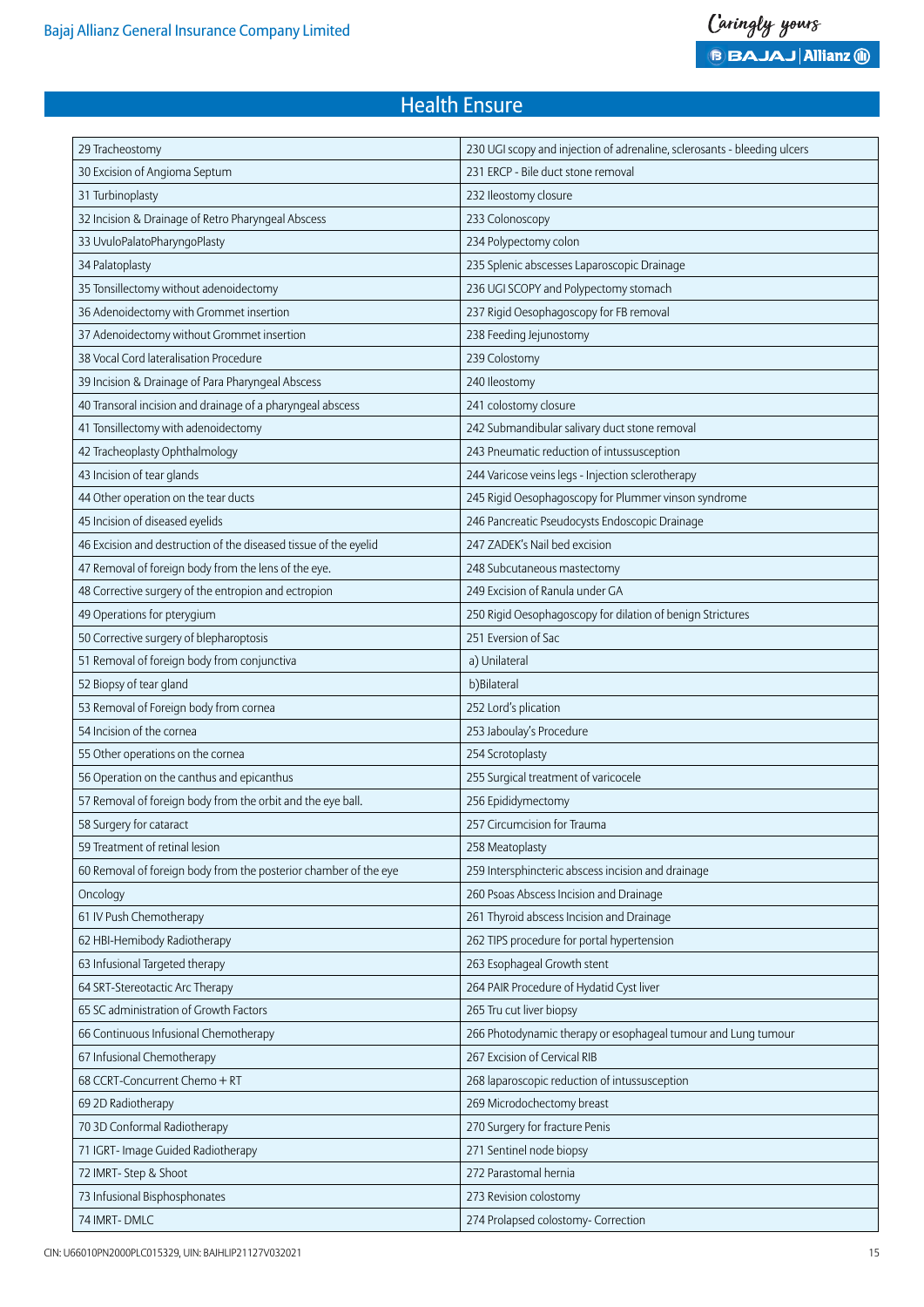| 275 Testicular biopsy                       |
|---------------------------------------------|
| 276 laparoscopic cardiomyotomy(Hellers)     |
| 277 Sentinel node biopsy malignant melanoma |
| 278 laparoscopic pyloromyotomy(Ramstedt)    |
| Orthopedics                                 |
| 279 Arthroscopic Repair of ACL tear knee    |
| 280 Closed reduction of minor Fractures     |
| 281 Arthroscopic repair of PCL tear knee    |
| 282 Tendon shortening                       |
| 283 Arthroscopic Meniscectomy - Knee        |
| 284 Treatment of clavicle dislocation       |
| 285 Arthroscopic meniscus repair            |
| 286 Haemarthrosis knee- lavage              |
| 287 Abscess knee joint drainage             |
| 288 Carpal tunnel release                   |
| 289 Closed reduction of minor dislocation   |
| 290 Repair of knee cap tendon               |
| 291 ORIF with K wire fixation- small bones  |
| 292 Release of midfoot joint                |
| 293 ORIF with plating- Small long bones     |
| 294 Implant removal minor                   |
| 295 K wire removal                          |
| 296 POP application                         |
| 297 Closed reduction and external fixation  |
| 298 Arthrotomy Hip joint                    |
| 299 Syme's amputation                       |
| 300 Arthroplasty                            |
| 301 Partial removal of rib                  |
| 302 Treatment of sesamoid bone fracture     |
| 303 Shoulder arthroscopy / surgery          |
| 304 Elbow arthroscopy                       |
| 305 Amputation of metacarpal bone           |
| 306 Release of thumb contracture            |
| 307 Incision of foot fascia                 |
| 308 calcaneum spur hydrocort injection      |
| 309 Ganglion wrist hyalase injection        |
| 310 Partial removal of metatarsal           |
| 311 Repair / graft of foot tendon           |
| 312 Revision/Removal of Knee cap            |
| 313 Amputation follow-up surgery            |
| 314 Exploration of ankle joint              |
| 315 Remove/graft leg bone lesion            |
| 316 Repair/graft achilles tendon            |
| 317 Remove of tissue expander               |
| 318 Biopsy elbow joint lining               |
| 319 Removal of wrist prosthesis             |
|                                             |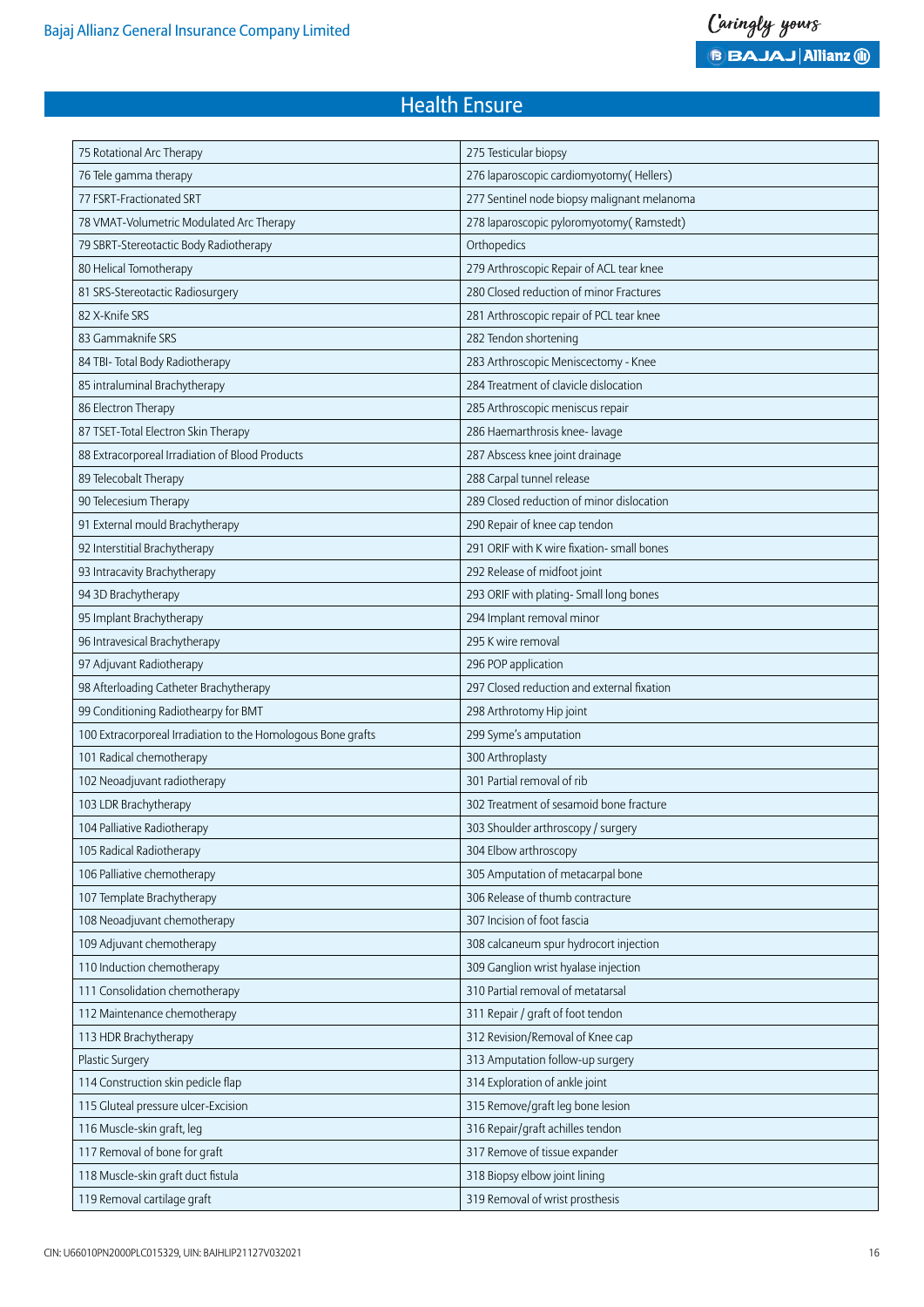| 120 Myocutaneous flap                                  | 320 Biopsy finger joint lining                             |
|--------------------------------------------------------|------------------------------------------------------------|
| 121 Fibro myocutaneous flap                            | 321 Tendon lengthening                                     |
| 122 Breast reconstruction surgery after mastectomy     | 322 Treatment of shoulder dislocation                      |
| 123 Sling operation for facial palsy                   | 323 Lengthening of hand tendon                             |
| 124 Split Skin Grafting under RA                       | 324 Removal of elbow bursa                                 |
| 125 Wolfe skin graft                                   | 325 Fixation of knee joint                                 |
| 126 Plastic surgery to the floor of the mouth under GA | 326 Treatment of foot dislocation                          |
| Urology                                                | 327 Surgery of bunion                                      |
| 127 AV fistula - wrist                                 | 328 intra articular steroid injection                      |
| 128 URSL with stenting                                 | 329 Tendon transfer procedure                              |
| 129 URSL with lithotripsy                              | 330 Removal of knee cap bursa                              |
| 130 CystoscopicLitholapaxy                             | 331 Treatment of fracture of ulna                          |
| 131 ESWL                                               | 332 Treatment of scapula fracture                          |
| 132 Haemodialysis                                      | 333 Removal of tumor of arm/ elbow under RA/GA             |
| 133 Bladder Neck Incision                              | 334 Repair of ruptured tendon                              |
| 134 Cystoscopy & Biopsy                                | 335 Decompress forearm space                               |
| 135 Cystoscopy and removal of polyp                    | 336 Revision of neck muscle (Torticollis release)          |
| 136 Suprapubiccystostomy                               | 337 Lengthening of thigh tendons                           |
| 137 percutaneous nephrostomy                           | 338 Treatment fracture of radius & ulna                    |
| 139 Cystoscopy and "SLING" procedure.                  | 339 Repair of knee joint Paediatric surgery                |
| 140 TUNA- prostate                                     | 340 Excision Juvenile polyps rectum                        |
| 141 Excision of urethral diverticulum                  | 341 Vaginoplasty                                           |
| 142 Removal of urethral Stone                          | 342 Dilatation of accidental caustic stricture oesophageal |
| 143 Excision of urethral prolapse                      | 343 PresacralTeratomas Excision                            |
| 144 Mega-ureter reconstruction                         | 344 Removal of vesical stone                               |
| 145 Kidney renoscopy and biopsy                        | 345 Excision Sigmoid Polyp                                 |
| 146 Ureter endoscopy and treatment                     | 346 Sternomastoid Tenotomy                                 |
| 147 Vesico ureteric reflux correction                  | 347 Infantile Hypertrophic Pyloric Stenosis pyloromyotomy  |
| 148 Surgery for pelvi ureteric junction obstruction    | 348 Excision of soft tissue rhabdomyosarcoma               |
| 149 Anderson hynes operation                           | 349 Mediastinal lymph node biopsy                          |
| 150 Kidney endoscopy and biopsy                        | 350 High Orchidectomy for testis tumours                   |
| 151 Paraphimosis surgery                               | 351 Excision of cervical teratoma                          |
| 152 injury prepuce-circumcision                        | 352 Rectal-Myomectomy                                      |
| 153 Frenular tear repair                               | 353 Rectal prolapse (Delorme's procedure)                  |
| 154 Meatotomy for meatal stenosis                      | 354 Orchidopexy for undescended testis                     |
| 155 surgery for fournier's gangrene scrotum            | 355 Detorsion of torsion Testis                            |
| 156 surgery filarial scrotum                           | 356 lap.Abdominal exploration in cryptorchidism            |
| 157 surgery for watering can perineum                  | 357 EUA + biopsy multiple fistula in ano                   |
| 158 Repair of penile torsion                           | 358 Cystic hygroma - Injection treatment                   |
| 159 Drainage of prostate abscess                       | 359 Excision of fistula-in-ano                             |
| 160 Orchiectomy                                        | Gynaecology                                                |
| 161 Cystoscopy and removal of FB                       | 360 Hysteroscopic removal of myoma                         |
| Neurology                                              | 361 D&C                                                    |
| 162 Facial nerve physiotherapy                         | 362 Hysteroscopic resection of septum                      |
| 163 Nerve biopsy                                       | 363 thermal Cauterisation of Cervix                        |
| 164 Muscle biopsy                                      | 364 MIRENA insertion                                       |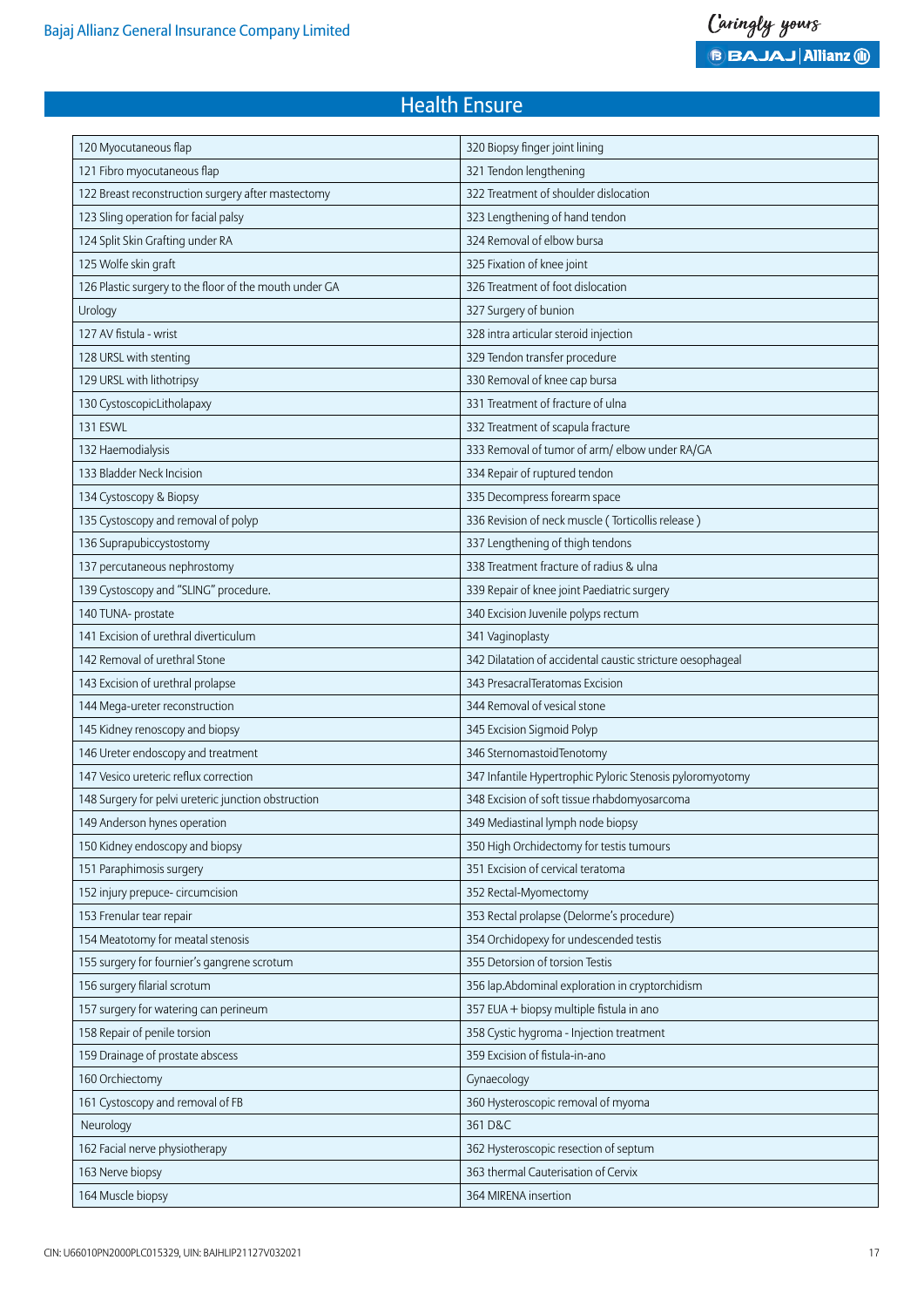| 165 Epidural steroid injection                           | 365 Hysteroscopicadhesiolysis                                  |
|----------------------------------------------------------|----------------------------------------------------------------|
| 166 Glycerol rhizotomy                                   | 366 LEEP                                                       |
| 167 Spinal cord stimulation                              | 367 Cryocauterisation of Cervix                                |
| 168 Motor cortex stimulation                             | 368 Polypectomy Endometrium                                    |
| 169 Stereotactic Radiosurgery                            | 369 Hysteroscopic resection of fibroid                         |
| 170 Percutaneous Cordotomy                               | 370 LLETZ                                                      |
| 171 Intrathecal Baclofen therapy                         | 371 Conization                                                 |
| 172 Entrapment neuropathy Release                        | 372 polypectomy cervix                                         |
| 173 Diagnostic cerebral angiography                      | 373 Hysteroscopic resection of endometrial polyp               |
| 174 VP shunt                                             | 374 Vulval wart excision                                       |
| 175 Ventriculoatrial shunt                               | 375 Laparoscopic paraovarian cyst excision                     |
| Thoracic surgery                                         | 376 uterine artery embolization                                |
| 176 Thoracoscopy and Lung Biopsy                         | 377 Bartholin Cyst excision                                    |
| 177 Excision of cervical sympathetic Chain Thoracoscopic | 378 Laparoscopic cystectomy                                    |
| 178 Laser Ablation of Barrett's oesophagus               | 379 Hymenectomy(imperforate Hymen)                             |
| 179 Pleurodesis                                          | 380 Endometrial ablation                                       |
| 180 Thoracoscopy and pleural biopsy                      | 381 vaginal wall cyst excision                                 |
| 181 EBUS + Biopsy                                        | 382 Vulval cyst Excision                                       |
| 182 Thoracoscopy ligation thoracic duct                  | 383 Laparoscopic paratubal cyst excision                       |
| 183 Thoracoscopy assisted empyaema drainage              | 384 Repair of vagina (vaginal atresia)                         |
| Gastroenterology                                         | 385 Hysteroscopy, removal of myoma                             |
| 184 Pancreatic pseudocyst EUS & drainage                 | 386 TURBT                                                      |
| 185 RF ablation for barrett'sOesophagus                  | 387 Ureterocoele repair - congenital internal                  |
| 186 ERCP and papillotomy                                 | 388 Vaginal mesh For POP                                       |
| 187 Esophagoscope and sclerosant injection               | 389 Laparoscopic Myomectomy                                    |
| 188 EUS + submucosal resection                           | 390 Surgery for SUI                                            |
| 189 Construction of gastrostomy tube                     | 391 Repair recto- vagina fistula                               |
| 190 EUS + aspiration pancreatic cyst                     | 392 Pelvic floor repair(excluding Fistula repair)              |
| 191 Small bowel endoscopy (therapeutic)                  | $393$ URS + LL                                                 |
| 192 Colonoscopy , lesion removal                         | 394 Laparoscopic oophorectomy                                  |
| 193 ERCP                                                 | Critical care                                                  |
| 194 Colonscopy stenting of stricture                     | 395 Insert non-tunnel CV cath                                  |
| 195 Percutaneous Endoscopic Gastrostomy                  | 396 Insert PICC cath (peripherally inserted central catheter)  |
| 196 EUS and pancreatic pseudo cyst drainage              | 397 Replace PICC cath (peripherally inserted central catheter) |
| 197 ERCP and choledochoscopy                             | 398 Insertion catheter, intra anterior                         |
| 198 Proctosigmoidoscopy volvulus detorsion               | 399 Insertion of Portacath                                     |
| 199 ERCP and sphincterotomy                              |                                                                |
| 200 Esophageal stent placement                           |                                                                |
| 201 ERCP + placement of biliary stents                   |                                                                |
| 202 Sigmoidoscopy w / stent                              |                                                                |
| 203 EUS + coeliac node biopsy                            |                                                                |
|                                                          |                                                                |

Note:

i. The standard exclusions and waiting periods are applicable to all of the above procedures depending on the medical condition/disease under treatment. Only 24 hours hospitalization is not mandatory.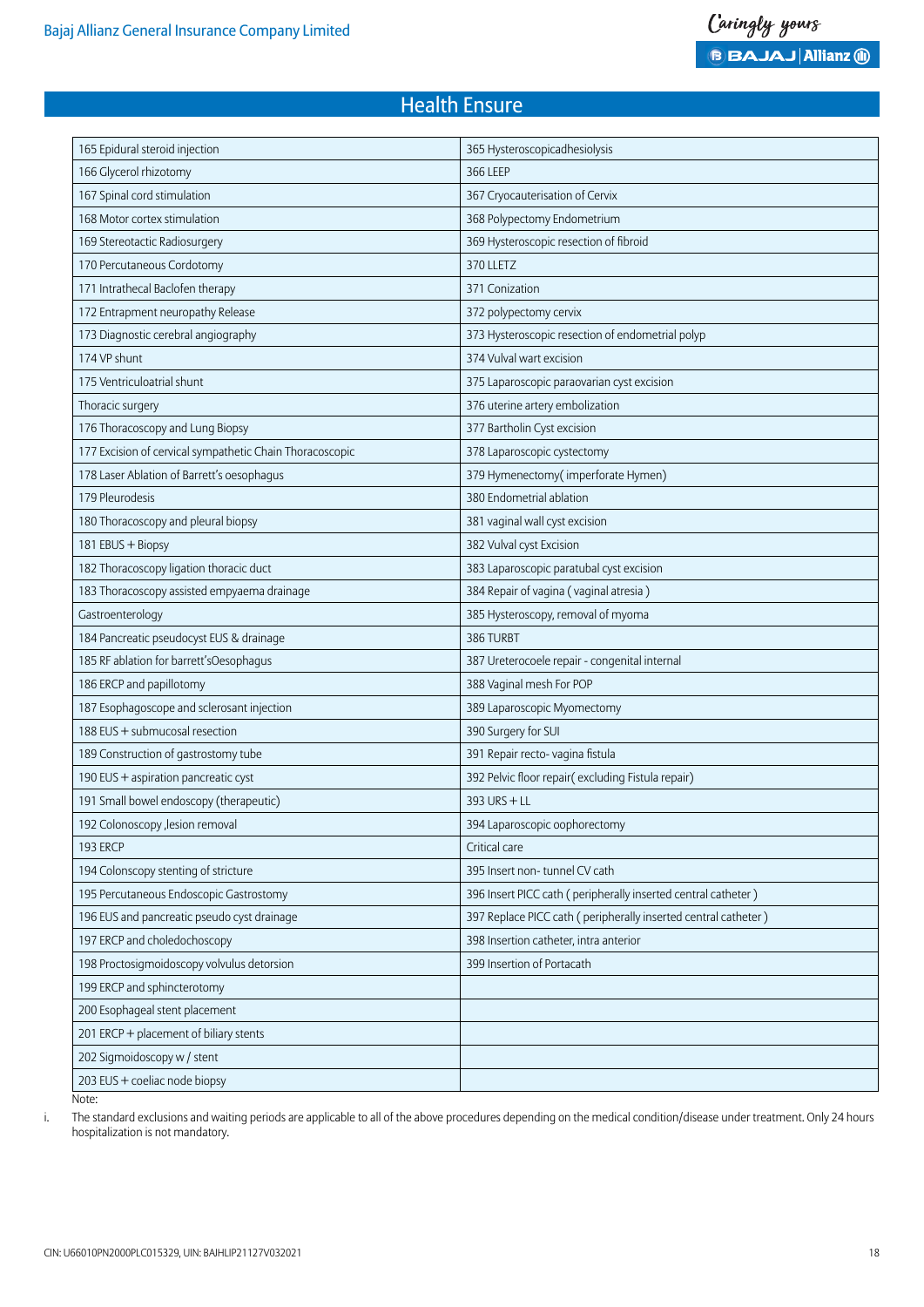#### Annexure II:

List I: List of Non-Medical Items

| <b>SL</b>      | Item                                                                      |                                                                                                                                    |
|----------------|---------------------------------------------------------------------------|------------------------------------------------------------------------------------------------------------------------------------|
| <b>No</b>      |                                                                           |                                                                                                                                    |
| $\mathbf{1}$   | <b>BABY FOOD</b>                                                          | Not Payable                                                                                                                        |
| $\overline{2}$ | <b>BABY UTILITIES CHARGES</b>                                             | Not Payable                                                                                                                        |
| 3              | <b>BEAUTY SERVICES</b>                                                    | Not Payable                                                                                                                        |
| $\overline{4}$ | <b>BELTS/BRACES</b>                                                       | Not Payable                                                                                                                        |
| 5              | <b>BUDS</b>                                                               | Not Payable                                                                                                                        |
| 6              | COLD PACK/HOT PACK                                                        | Not Payable                                                                                                                        |
| $\overline{7}$ | <b>CARRY BAGS</b>                                                         | Not Payable                                                                                                                        |
| $\,8\,$        | <b>EMAIL I INTERNET CHARGES</b>                                           | Not Payable                                                                                                                        |
| $\mathsf g$    | FOOD CHARGES (OTHER THAN PATIENT's DIET PROVIDED BY HOSPITAL)             | Not Payable                                                                                                                        |
| 10             | <b>LEGGINGS</b>                                                           | Essential in bariatric and varicose vein surgery and should be considered for<br>these conditions where surgery itself is payable. |
| 11             | <b>LAUNDRY CHARGES</b>                                                    | Not Payable                                                                                                                        |
| 12             | <b>MINERAL WATER</b>                                                      | Not Payable                                                                                                                        |
| 13             | SANITARY PAD                                                              | Not Payable                                                                                                                        |
| 14             | <b>TELEPHONE CHARGES</b>                                                  | Not Payable                                                                                                                        |
| 15             | <b>GUEST SERVICES</b>                                                     | Not Payable                                                                                                                        |
| 16             | <b>CREPE BANDAGE</b>                                                      | Not Payable                                                                                                                        |
| 17             | <b>DIAPER OF ANY TYPE</b>                                                 | Not Payable                                                                                                                        |
| 18             | <b>EYELET COLLAR</b>                                                      | Not Payable                                                                                                                        |
| 19             | <b>SLINGS</b>                                                             | Not Payable                                                                                                                        |
| 20             | BLOOD GROUPING AND CROSS MATCHING OF DONORS SAMPLES                       | Not Payable                                                                                                                        |
| 21             | SERVICE CHARGES WHERE NURSING CHARGES ALSO CHARGED                        | Not Payable                                                                                                                        |
| 22             | <b>Television Charges</b>                                                 | Not Payable                                                                                                                        |
| 23             | <b>SURCHA RGES</b>                                                        | Not Payable                                                                                                                        |
| 24             | <b>ATTENDANT CHARGES</b>                                                  | Not Payable                                                                                                                        |
| 25             | EXTRA DIET OF PATIENT (OTHER THAN THAT WHICH FORMS PART OF BED<br>CHARGE) | Not Payable                                                                                                                        |
| 26             | <b>BIRTH CERTIFICATE</b>                                                  | Not Payable                                                                                                                        |
| 27             | CERTIFICATE CHARGES                                                       | Not Payable                                                                                                                        |
| 28             | <b>COURIER CHARGES</b>                                                    | Not Payable                                                                                                                        |
| 29             | CONVEYANCE CHARGES                                                        | Not Payable                                                                                                                        |
| 30             | MEDICAL CERTIFICATE                                                       | Not Payable                                                                                                                        |
| 31             | MEDICAL RECORDS                                                           | Not Payable                                                                                                                        |
| 32             | PHOTOCOPIES CHARGES                                                       | Not Payable                                                                                                                        |
| 33             | MORTUARY CHARGES                                                          | Not Payable                                                                                                                        |
| 34             | <b>WALKING AIDS CHARGES</b>                                               | Not Payable                                                                                                                        |
| 35             | OXYGEN CYLINDER (FOR USAGE OUTSIDE THE HOSPITAL)                          | Not Payable                                                                                                                        |
| 36             | SPACER                                                                    | Not Payable                                                                                                                        |
| 37             | SPIROMETRE                                                                | Not Payable                                                                                                                        |
| 38             | NEBULIZER KIT                                                             | Not Payable                                                                                                                        |
| 39             | STEAM INHALER                                                             | Not Payable                                                                                                                        |
| 40             | ARMSLING                                                                  | Not Payable                                                                                                                        |
| 41             | THERMOMETER                                                               | Not Payable                                                                                                                        |
| 42             | CERVICAL COLLAR                                                           | Not Payable                                                                                                                        |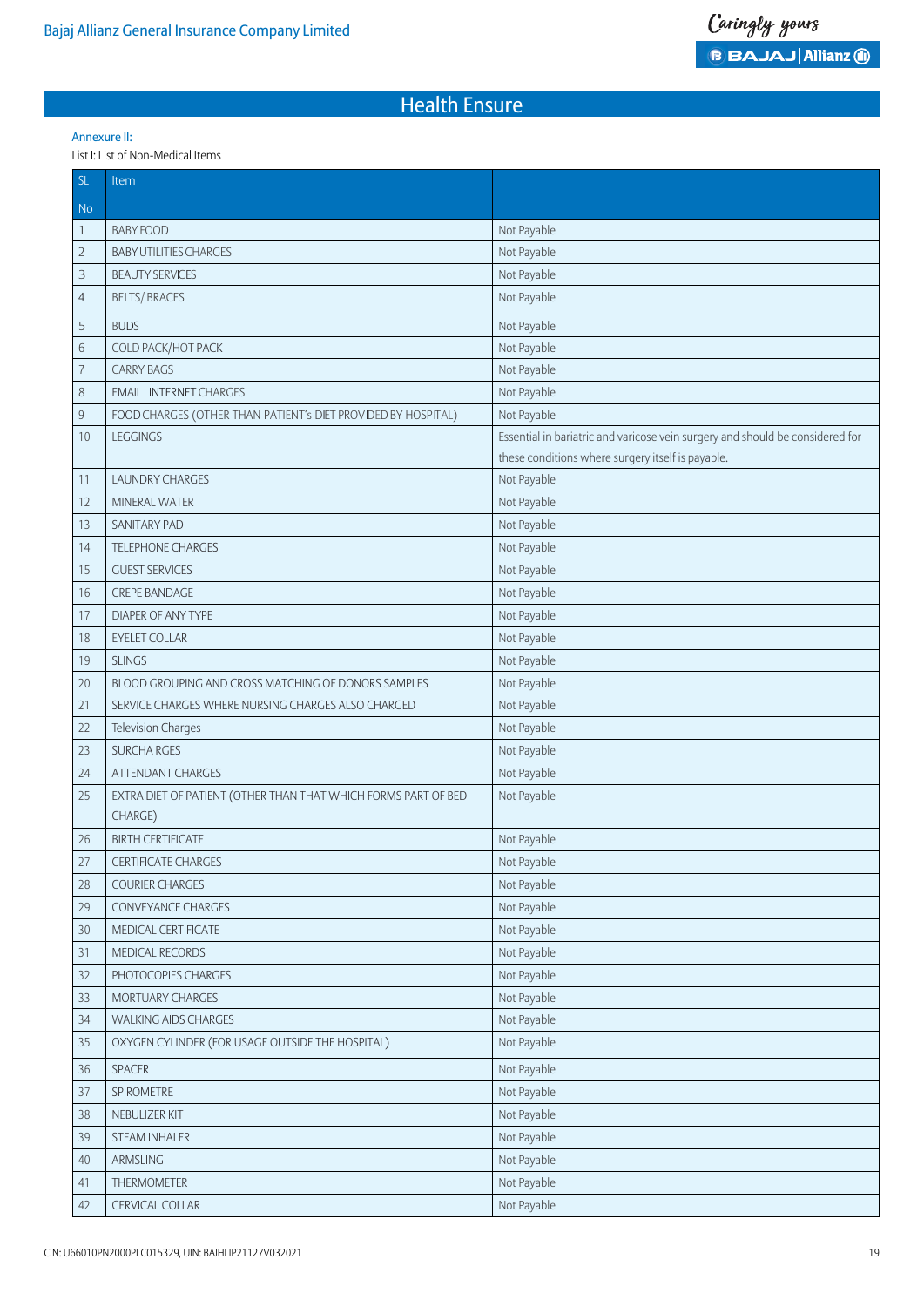## 43 SPLINT Not Payable 44 DIABETIC FOOT WEAR Not Payable 45 | KNEE BRACES (LONG/ SHORT/ HINGED) Not Payable 46 | KNEE IMMOBILIZER/S HOULDER IMMOBILIZER NOT Payable 47 LUMBOSACRAL BELT Not Payable 48 NIMBUS BED OR WATER OR AIR BED CHARGES NOTED SERVED ON NOT Payable 49 AMBULANCE COLLAR Not Payable 50 AMBULANCE EQUIPMENT Not Payable 51 ABDOMINAL BINDER Not Payable 52 PRIVATE NURSES CHARGES - SPECIAL NURSING CHARGES Not Payable 53 SUGAR FREE Tablets Not Payable 54 CREAMS POWDERS LOTIONS (Toiletries are not payable, only prescribed medical pharmaceuticals payable) Not Payable 55 ECG ELECTRODES Not Payable 56 GLOVES Not Payable 57 NEBULISATION KIT NOT PAYABLE SERVER THE STATE OF STATE OF STATE OF STATE OF STATE OF STATE OF STATE OF STATE OF STATE OF STATE OF STATE OF STATE OF STATE OF STATE OF STATE OF STATE OF STATE OF STATE OF STATE OF STATE OF 58 | ANY KIT WITH NO DETAILS MENTIONED [DELIVERY KIT, ORTHOKIT, RECOV-ERY KIT, ETC] Not Payable 59 KIDNEY TRAY Not Payable 60 MASK Not Payable 61 OUNCE GLASS Not Payable 62 OXYGEN MASK Not Payable 63 PELVIC TRACTION BELT Not Payable 64 PAN CAN NOTE PAN CAN NOTE AND THE PAYABLE PAYABLE PAYABLE PAYABLE PAYABLE PAYABLE 65 TROLLY COVER Not Payable 66 UROMETER , URINE JUG Not Payable **68 VASOFIX SAFETY** Not Payable

Health Ensure

#### List ll - ltems that are to be subsumed into Room Charges

| $S$ .<br>No.   | Item                                       |
|----------------|--------------------------------------------|
| $\mathbf{1}$   | BABY CHARGES (UNLESS SPECIFIED /INDICATED) |
| $\overline{2}$ | HAND WASH                                  |
| 3              | SHOE COVER                                 |
| $\overline{4}$ | CAPS                                       |
| 5              | CARDLE CHARGES                             |
| $6\phantom{1}$ | COMB                                       |
| 7              | EAU-DE-COLOGNE/ROOM FRESHNERS              |
| 8              | <b>FOOT COVER</b>                          |
| $9\,$          | <b>GOWN</b>                                |
| 10             | <b>SLIPPERS</b>                            |
| 11             | <b>TISSUE PAPPER</b>                       |
| 12             | <b>TOOTH PASTE</b>                         |
| 13             | <b>TOOTH BRUSH</b>                         |
| 14             | <b>BED PAN</b>                             |
| 15             | <b>FACE MASK</b>                           |
| 16             | <b>FLEXI MASK</b>                          |
| 17             | HAND HOLDER                                |
| 18             | SPUTUM CUP                                 |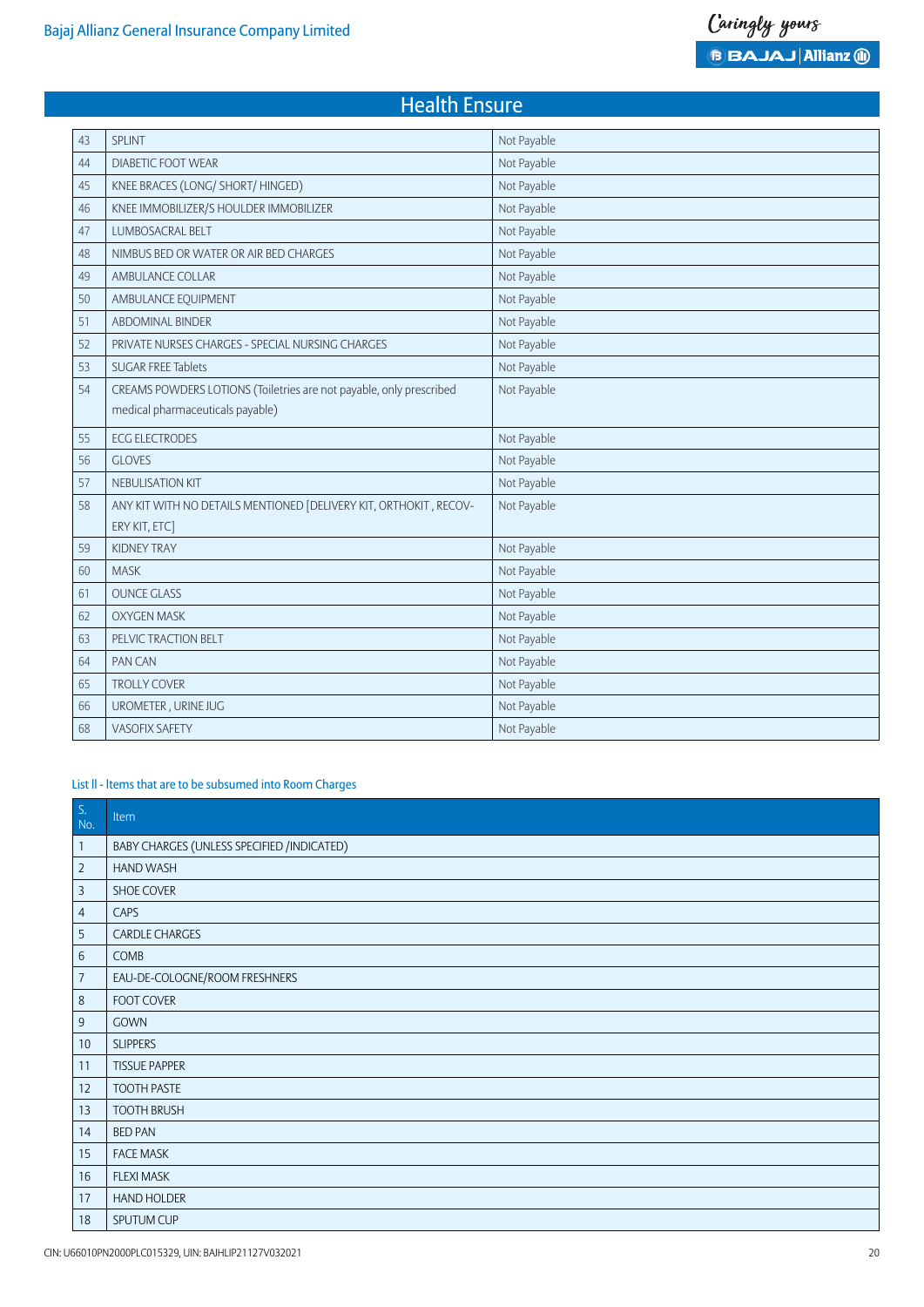| 19 | <b>DISINEFCTANT LOTIONS</b>                         |
|----|-----------------------------------------------------|
| 20 | <b>LUXURY TAX</b>                                   |
| 21 | <b>HVAC</b>                                         |
| 22 | <b>HOUSE KEEPING CHARGES</b>                        |
| 23 | AIR CONDITIONER CHARGES                             |
| 24 | IM IV INJECTION CHARGES                             |
| 25 | <b>CLEAN SHEET</b>                                  |
| 26 | BLANKET/WARMER BLANKET                              |
| 27 | <b>ADMISSION KIT</b>                                |
| 28 | <b>DIABETIC CHART CHARGES</b>                       |
| 29 | DOCUMENTATION CHARGES/ADMINISTRATIVE EXPENSES       |
| 30 | DISCHARGE PROCEDURE CHARGES                         |
| 31 | <b>DAILY CHART CHARGES</b>                          |
| 32 | ENTRANCE PASS / VISITORS PASS CHARGES               |
| 33 | EXPENSES RELATED TO PRESCRIPTION ON DISCHARGE       |
| 34 | FILE OPENING CHARGES                                |
| 35 | INCTDENTAL EXPENSES / MtSC. CHARGES (NOT EXPLATNED) |
| 36 | PATIENT IDENTIFICATION BAND / NAME TAG              |
| 37 | PULSEOXYMETER CHARGES                               |

### List lll- ltems that are to be subsumed into Procedure Charges

| $\mathsf{S},$<br>No. | Item                                               |
|----------------------|----------------------------------------------------|
| $\mathbf{1}$         | HAIR REMOVAL CREAM                                 |
| $\overline{2}$       | DISPOSABLES RAZORS CHARGES (for site preparations) |
| 3                    | EYE PAD                                            |
| 4                    | <b>EYE SHEILD</b>                                  |
| 5                    | <b>CAMERA COVER</b>                                |
| $6\,$                | DVD, CD CHARGES                                    |
| 7                    | <b>GAUSE SOFT</b>                                  |
| $\,8\,$              | GAUZE                                              |
| $\boldsymbol{9}$     | WARD AND THEATRE BOOKING CHARGES                   |
| 10                   | ARTHROSCOPE AND ENDOSCOPY INSTRUMENTS              |
| 11                   | MICROSCOPE COVER                                   |
| 12                   | SURGICAL BLADES, HARMONICSCALPEL, SHAVER           |
| 13                   | <b>SURGICAL DRILL</b>                              |
| 14                   | <b>EYE KIT</b>                                     |
| 15                   | EYE DRAPE                                          |
| 16                   | X-RAY FILM                                         |
| 17                   | <b>BOYLES APPARATUS CHARGES</b>                    |
| 18                   | COTTON                                             |
| 19                   | COTTON BANDAGE                                     |
| 20                   | SURGICAL TAPE                                      |
| 21                   | <b>APRON</b>                                       |
| 22                   | <b>TORNIQUET</b>                                   |
| 23                   | ORTHOBUNDLE, GYNAEC BUNDLE                         |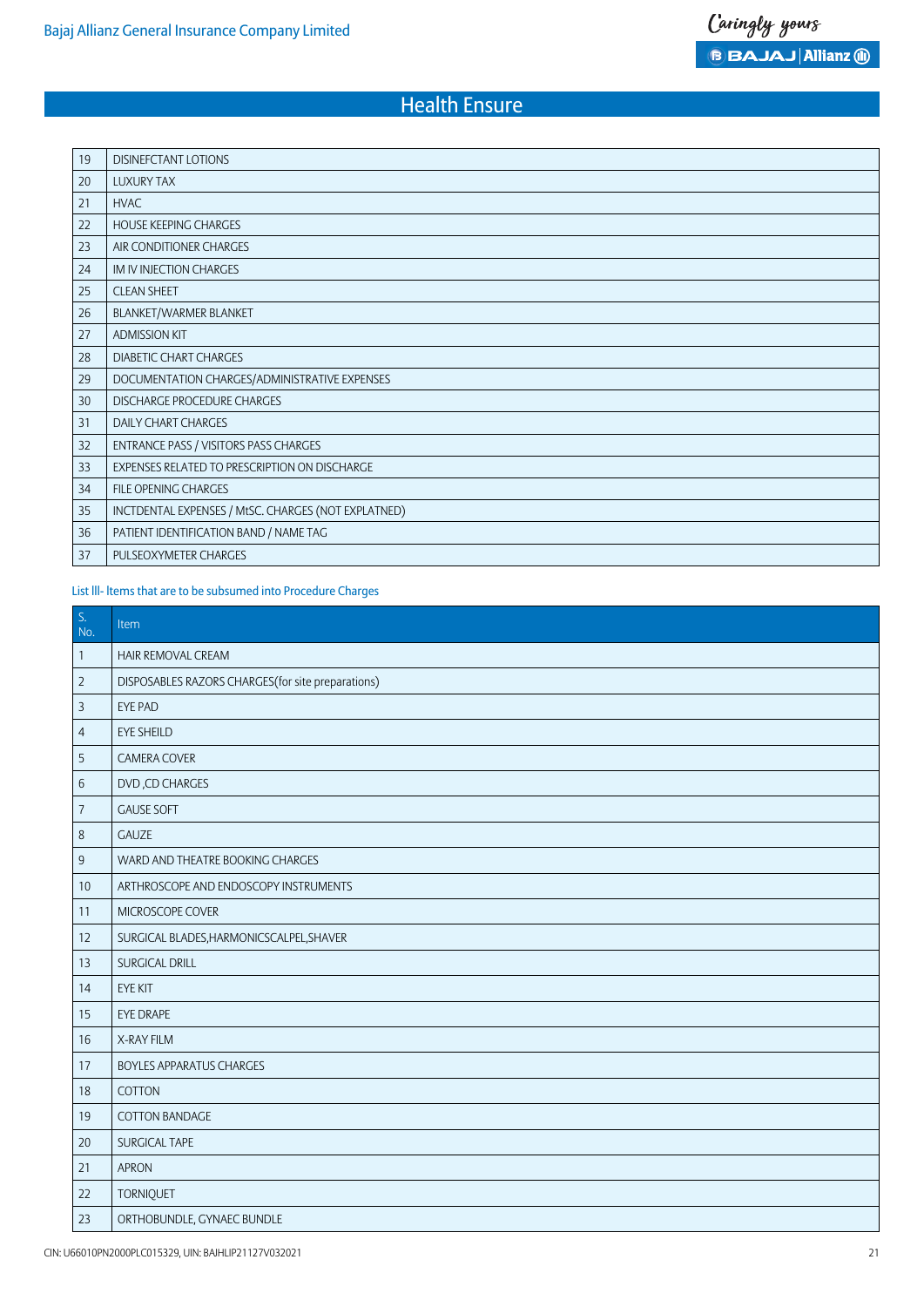#### List lV - ltems that are to be subsumed into costs of treatment

| S. No. | Item                                                           |
|--------|----------------------------------------------------------------|
| 1      | ADMISSION/REGISTRATION CHARGES                                 |
| 2      | HOSPITALIZATION FOR EVALUATION/DIAGNOSTIC PURPOSE              |
| 3      | URINE CONTAINER                                                |
| 4      | BLOOD RESERVATION CHARGES AND ANTE NATAL BOOKING CHARGES       |
| 5      | <b>BIPAP MACHINE</b>                                           |
| 6      | CPAP/CAPD EQUIPMENTS                                           |
| 7      | <b>INFUSION PUMP-COST</b>                                      |
| 8      | HYDROGEN PERPOXIDE\SPIRIT\DISINFECTION ETC                     |
| 9      | NUTTRITION PLANNING CHARGES - DIETICIAN CHARGES - DIET CHARGES |
| 10     | <b>HIV KIT</b>                                                 |
| 11     | ANTISEPTIC MOUTHWASH                                           |
| 12     | <b>LOZENGES</b>                                                |
| 13     | <b>MOUTH PAINT</b>                                             |
| 14     | <b>VACCINATION CHARGES</b>                                     |
| 15     | ALCOHOL SWABES                                                 |
| 16     | SCRUB SOLUTION / STERILLIUM                                    |
| 17     | <b>GLUCOMETER &amp; STRIPS</b>                                 |
| 18     | URINE BAG                                                      |

#### Annexure III: Modern Treatment Methods and Advancement in Technologies

- A. Uterine Artery Embolization and HIFU
- B. Balloon Sinuplasty
- C. Deep Brain stimulation
- D. Oral chemotherapy
- E. Immunotherapy- Monoclonal Antibody to be given as injection
- F. Intra vitreal injections
- G. Robotic surgeries
- H. Stereotactic radio surgeries
- I. Bronchical Thermoplasty
- J. Vaporisation of the prostrate (Green laser treatment or holmium laser treatment)
- K. IONM -(Intra Operative Neuro Monitoring)
- L. Stem cell therapy: Hematopoietic stem cells for bone marrow transplant for haematological conditions to be covered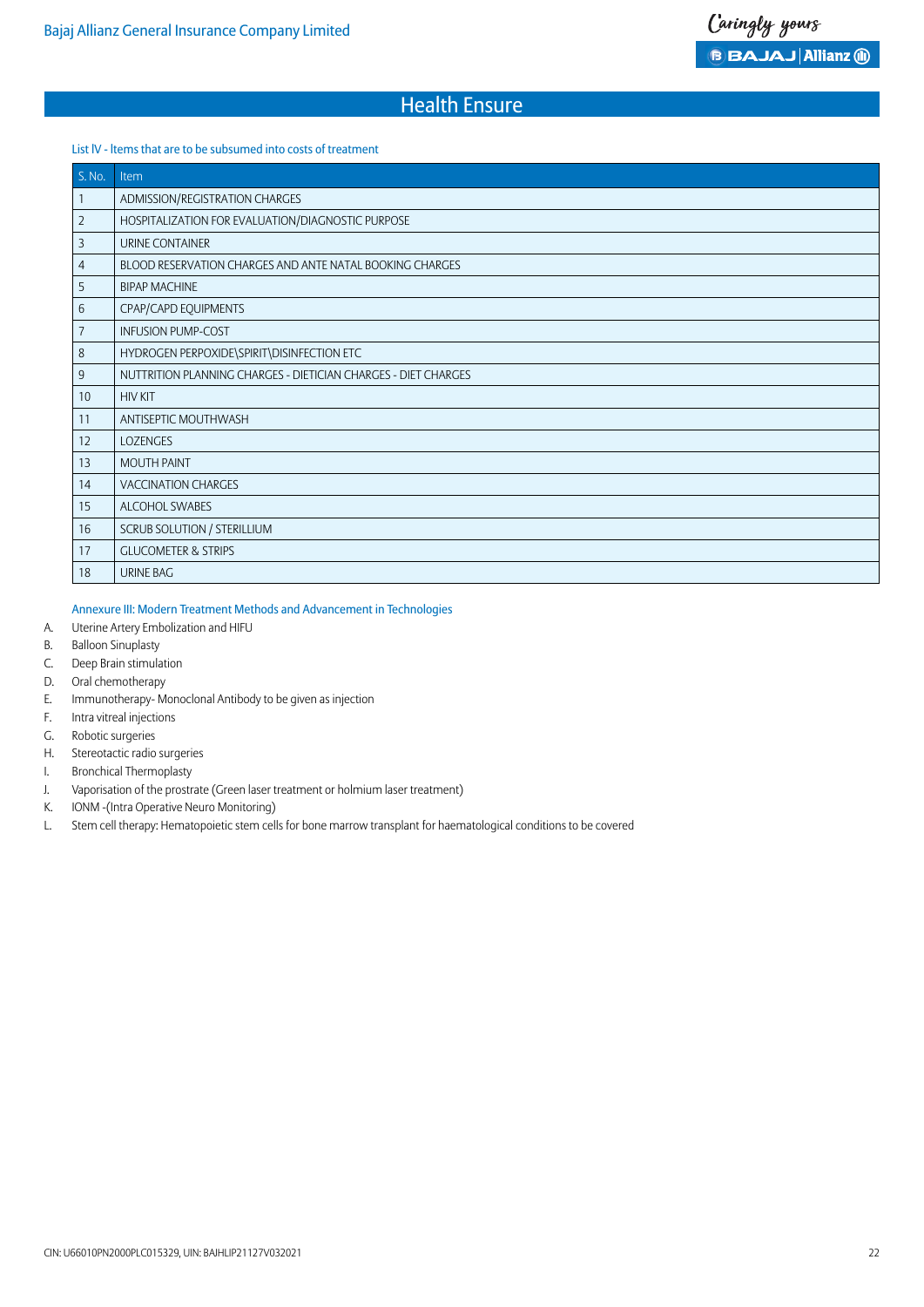#### Annexure IV::

Contact details of the Ombudsman offices

| <b>Office Details</b>                                                                                                                                                                                                                                                                                                | <b>Jurisdiction of Office Union Territory, District</b>                                                                                                       |
|----------------------------------------------------------------------------------------------------------------------------------------------------------------------------------------------------------------------------------------------------------------------------------------------------------------------|---------------------------------------------------------------------------------------------------------------------------------------------------------------|
| AHMEDABAD -<br>Office of the Insurance Ombudsman,<br>Jeevan Prakash Building, 6th floor, Tilak Marg, Relief Road, Ahmedabad - 380 001.<br>Tel.: 079 - 25501201/02/05/06<br>Email: bimalokpal.ahmedabad@cioins.co.in<br>(mailto:bimalokpal.ahmedabad@cioins.co.in)                                                    | Gujarat,<br>Dadra & Nagar Haveli,<br>Daman and Diu                                                                                                            |
| <b>BENGALURU -</b><br>Office of the Insurance Ombudsman,<br>Jeevan Soudha Building, PID No. 57-27-N-19Ground Floor, 19/19,<br>24th Main Road, JP Nagar, Ist Phase, Bengaluru - 560 078.<br>Tel.: 080 - 26652048 / 26652049<br>Email: bimalokpal.bengaluru@cioins.co.in<br>(mailto:bimalokpal.bengaluru@cioins.co.in) | Karnataka.                                                                                                                                                    |
| <b>BHOPAL-</b><br>Office of the Insurance Ombudsman,<br>Janak Vihar Complex, 2nd Floor, 6, Malviya Nagar, Opp. Airtel Office,<br>Near New Market, Bhopal - 462 003.<br>Tel.: 0755 - 2769201 / 2769202<br>Fax: 0755 - 2769203<br>Email: bimalokpal.bhopal@cioins.co.in<br>(mailto:bimalokpal.bhopal@cioins.co.in)     | Madhya Pradesh<br>Chattisgarh.                                                                                                                                |
| <b>BHUBANESHWAR -</b><br>Office of the Insurance Ombudsman,<br>62, Forest park, Bhubneshwar - 751 009.<br>Tel.: 0674 - 2596461 /2596455<br>Fax: 0674 - 2596429<br>Email: bimalokpal.bhubaneswar@cioins.co.in<br>(mailto:bimalokpal.bhubaneswar@cioins.co.in)                                                         | Orissa.                                                                                                                                                       |
| <b>CHANDIGARH -</b><br>Office of the Insurance Ombudsman,<br>S.C.O. No. 101, 102 & 103, 2nd Floor, Batra Building, Sector 17 - D,<br>Chandigarh - 160 017.<br>Tel.: 0172 - 2706196 / 2706468<br>Fax: 0172 - 2708274<br>Email: bimalokpal.chandigarh@cioins.co.in<br>(mailto:bimalokpal.chandigarh@cioins.co.in)      | Punjab,<br>Haryana(excluding Gurugram, Faridabad, Sonepat and Bahadurgarh)<br>Himachal Pradesh, Union Territories of Jammu & Kashmir,<br>Ladakh & Chandigarh. |
| <b>CHENNAI-</b><br>Office of the Insurance Ombudsman,<br>Fatima Akhtar Court, 4th Floor, 453, Anna Salai, Teynampet,<br>CHENNAI - 600 018.<br>Tel.: 044 - 24333668 / 24335284<br>Fax: 044 - 24333664<br>Email: bimalokpal.chennai@cioins.co.in<br>(mailto:bimalokpal.chennai@cioins.co.in)                           | Tamil Nadu,<br>Tamil Nadu<br>PuducherryTown and<br>Karaikal (which are part of Puducherry).                                                                   |
| DELHI-<br>Office of the Insurance Ombudsman,<br>2/2 A, Universal Insurance Building, Asaf Ali Road, New Delhi - 110 002.<br>Tel.: 011 - 23232481/23213504<br>Email: bimalokpal.delhi@cioins.co.in<br>(mailto:bimalokpal.delhi@cioins.co.in)                                                                          | Delhi &<br>Following Districts of Haryana - Gurugram, Faridabad,<br>Sonepat & Bahadurgarh.                                                                    |
| <b>GUWAHATI-</b><br>Office of the Insurance Ombudsman,<br>Jeevan Nivesh, 5th Floor, Nr. Panbazar over bridge, S.S. Road,<br>Guwahati - 781001 (ASSAM).<br>Tel.: 0361 - 2632204 / 2602205<br>Email: bimalokpal.guwahati@cioins.co.in<br>(mailto:bimalokpal.quwahati@cioins.co.in)                                     | Assam,<br>Meghalaya,<br>Manipur,<br>Mizoram,<br>Arunachal Pradesh,<br>Nagaland and Tripura.                                                                   |